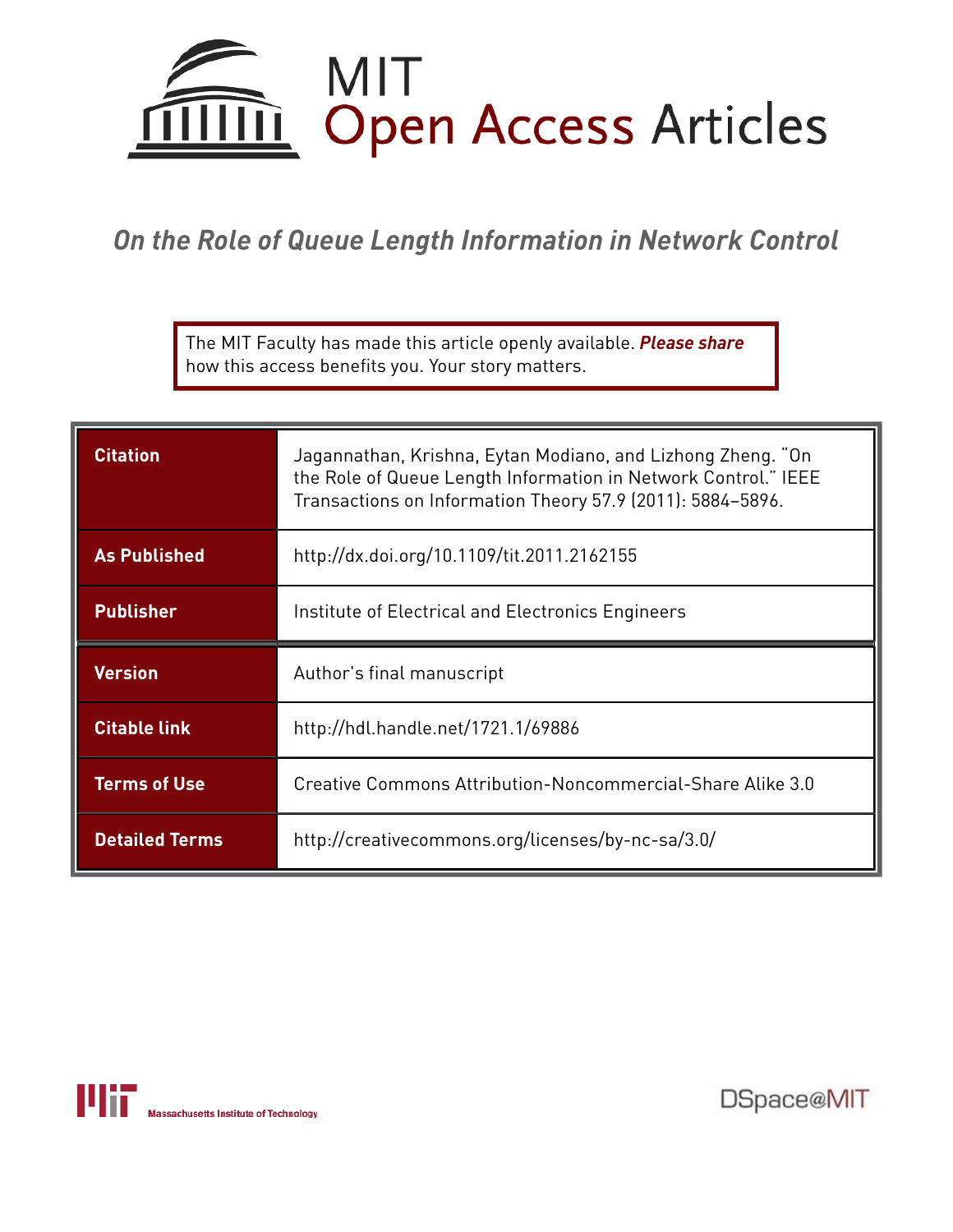# On the Role of Queue Length Information in Network Control

Krishna Jagannathan, Eytan Modiano and Lizhong Zheng

#### **Abstract**

In this paper, we study the role played by queue length information in the operation of flow control and server allocation policies. We first consider a simple model of a single server queue with congestion-based flow control. The input rate at any instant is decided by a flow control policy, based on the queue occupancy. We identify a simple 'two threshold' control policy, which achieves the best possible exponential scaling for the queue congestion probability, for any rate of control. We show that when the control channel is reliable, the control rate needed to ensure the optimal decay exponent for the congestion probability can be made arbitrarily small. However, if control channel erasures occur probabilistically, we show the existence of a critical erasure probability threshold beyond which the congestion probability undergoes a drastic increase due to the frequent loss of control packets. We also determine the optimal amount of error protection to apply to the control signals by using a simple bandwidth sharing model. Finally, we show that the queue length based server allocation problem can also be treated using this framework, and that the results obtained for the flow control setting can also be applied to the server allocation case.

#### **Index Terms**

Congestion control, resource allocation, queue length information, buffer overflow probability, large deviations.

#### I. INTRODUCTION

Network control plays a crucial role in the operation of modern communication networks, and consists of several functions, such as scheduling, routing, flow control, and resource allocation. A primary goal of network control is to ensure stability [10], [12]. Furthermore, network control is used to provide QoS guarantees on metrics such as throughput, delay and fairness. These objectives are usually accomplished through a combination of resource allocation and flow control. The control decisions often take into account the instantaneous channel quality of the various links, the queue backlogs, and the quality of Service (QoS) requirements of the different flows. In this paper, we study the role played by queue length information in flow control and resource allocation policies. Flow control and resource allocation play an important role in keeping congestion levels in the network within acceptable limits. Flow control involves regulating the rate of the incoming exogenous traffic to a queue, depending

The authors are with the Massachusetts Institute of Technology, Cambridge, MA 02139 krishnaj@mit.edu, modiano@mit.edu, lizhong@mit.edu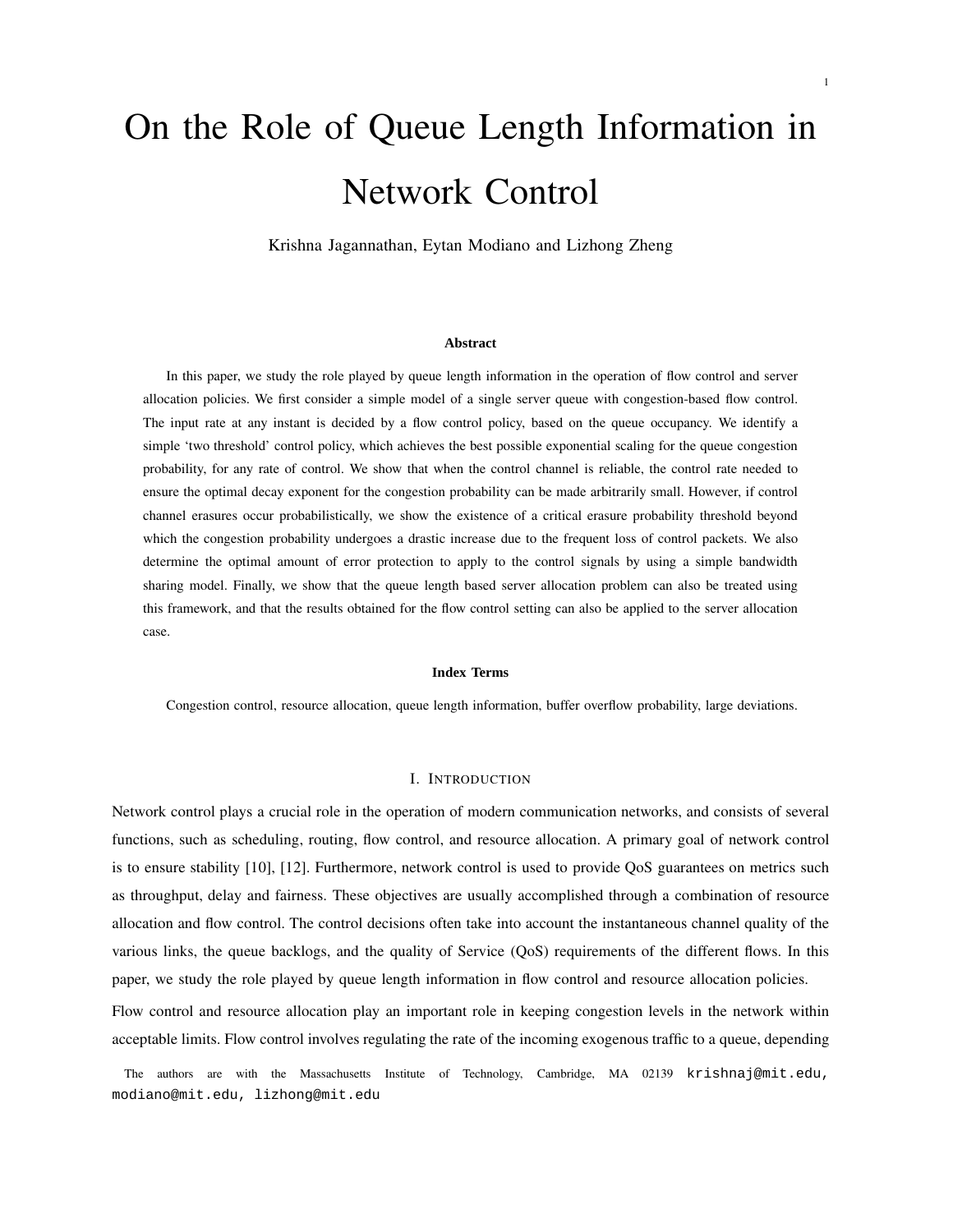on its congestion level, see [9] for example. Resource allocation, on the other hand, involves assigning larger service rates to the queues that are congested, and vice-versa [10], [12]. Most systems use a combination of the two methods to avoid congestion in the network, and to achieve various performance objectives [7], [9].

The knowledge of queue length information is often useful, sometimes even necessary, in order to perform these control tasks effectively. Almost all practical flow control mechanisms base their control actions on the level of congestion present at a given time. For example, in networks employing TCP, packet drops occur when buffers are about to overflow, and this in turn, leads to a reduction in the window size and packet arrival rate. Active queue management schemes such as Random Early Detection (RED) are designed to pro-actively prevent congestion by randomly dropping some packets *before* the buffers reach the overflow limit [2]. On the other hand, resource allocation policies can either be queue-blind, such as round-robin, first come first served (FCFS), and generalized processor sharing (GPS), or queue-aware, such as maximum weight scheduling. Queue length based scheduling techniques are known to have superior delay and queue overflow performance than queue-blind algorithms such as round-robin and processor sharing [1], [8], [13].

Since the queue lengths can vary widely over time in a dynamic network, queue occupancy based flow control and resource allocation algorithms typically require the exchange of control information between agents that can observe the various queue lengths in the system, and the controllers which adapt their actions to the varying queues. This control information can be thought of as being a part of the inevitable protocol and control overheads in a network. Gallager's seminal paper [3] on basic limits on protocol information was the first to address this topic. He derives information theoretic lower bounds on the amount of protocol information needed for network nodes to keep track of source and destination addresses, as well as message starting and stopping times.

This paper deals with the basic question of how often control messages need to be sent in order to effectively control congestion in a single server queue. We separately consider the flow control and resource allocation problems, and characterize the rate of control necessary to achieve a certain congestion control performance in the queue. In particular, we argue that there is an inherent tradeoff between the rate of control information, and the corresponding congestion level in the queue. That is, if the controller has very accurate information about the congestion level in the system, congestion control can be performed very effectively by adapting the input/service rates appropriately. However, furnishing the controller with accurate queue length information requires significant amount of control. Further, frequent congestion notifications may also lead to undesirable retransmissions in packet drop based systems such as TCP. Therefore, it is of interest to characterize how frequently congestion notifications need to be employed, in order to achieve a certain congestion control objective. We do not explicitly model the packet drops in this paper, but instead associate a cost with each congestion notification. This cost is incurred either because of the ensuing packet drops that may occur in practice, or might simply reflect the resources needed to communicate the control signals.

We consider a single server queue with congestion based flow control. Specifically, the queue is served at a constant rate, and is fed by packets arriving at one of two possible arrival rates. In spite of being very simple, such a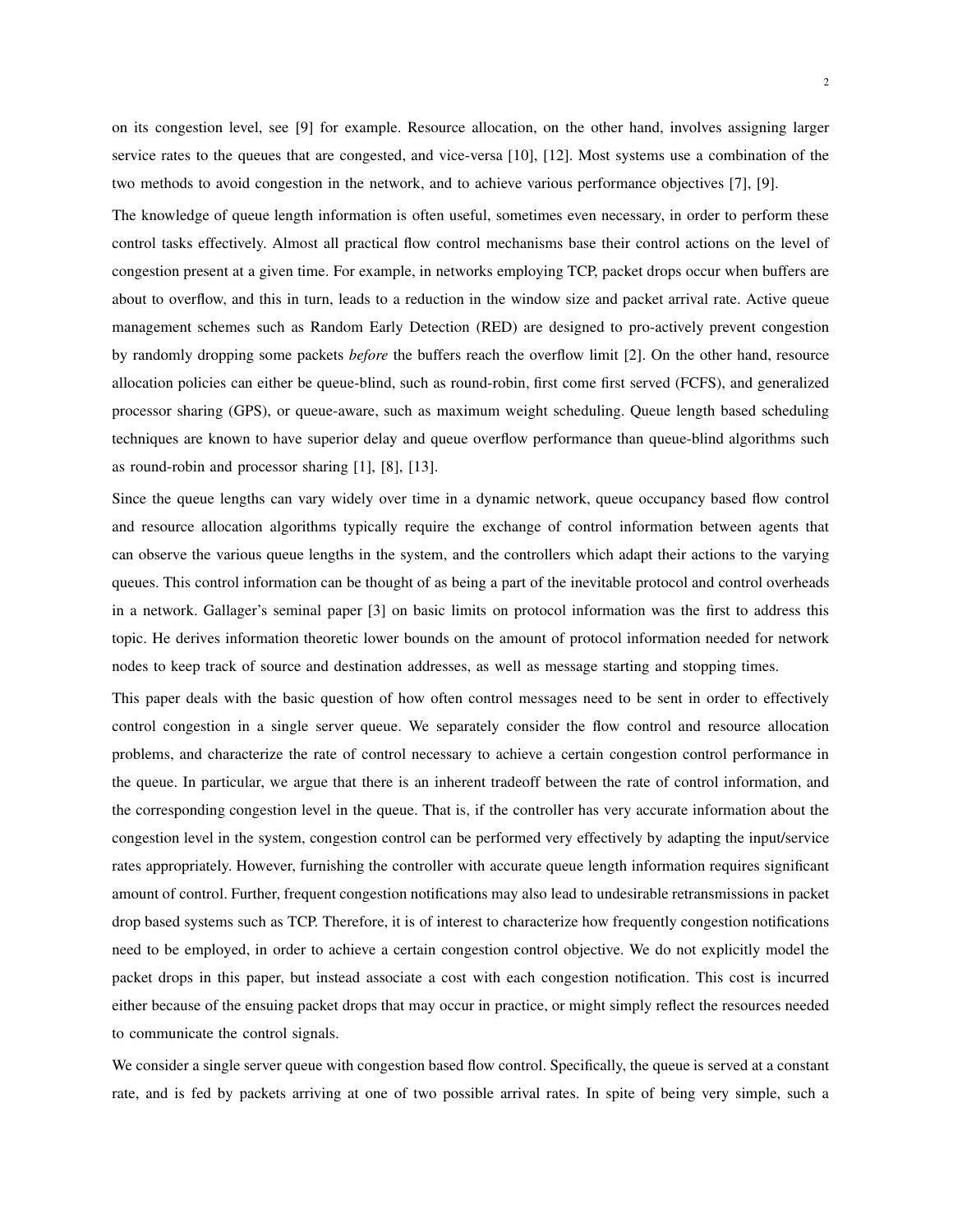system gives us enough insights into the key issues involved in the flow control problem. The two input rates may correspond to different quality of service offerings of an internet service provider, who allocates better service when the network is lightly loaded but throttles back on the input rate as congestion builds up; or alternatively to two different video streaming qualities where a better quality is offered when the network is lightly loaded.

The arrival rate at a given instant is chosen by a flow control policy, based on the queue length information obtained from a queue observer. We identify a simple 'two-threshold' flow control policy and derive the corresponding tradeoff between the rate of control and congestion probability in closed form. We show that the two threshold policy achieves the best possible decay exponent (in the buffer size) of the congestion probability for arbitrarily low rates of control. Although we mostly focus on the two threshold policy owing to its simplicity, we also point out that the two threshold policy can be easily generalized to resemble the RED queue management scheme.

Next, we consider a model where erasures may occur on the control channel, possibly due to wireless transmission. We characterize the impact of control channel erasures on the congestion control performance of the two threshold policy. We assume a probabilistic model for the erasures on the control channel, and show the existence of a critical erasure probability, beyond which the losses in receiving the control packets lead to an exponential worsening of the congestion probability. However, for erasure probabilities below the critical value, the congestion probability is of the same exponential order as in a system with an erasure-free control channel. Moreover, we determine the optimal apportioning of bandwidth between the control signals and the server in order to achieve the best congestion control performance.

Finally, we study the server allocation problem in a single server queue. In particular, we consider a queue with a constant input rate. The service rate at any instant is chosen from two possible values depending on the congestion level in the queue. This framework turns out to be mathematically similar to the flow control problem, so that most of our results for the flow control case also carry over to the server allocation problem. Earlier versions of this work appeared in [5], [6].

The rest of the paper is organized as follows. Section II introduces the system model, and the key parameters of interest in the design of a flow control policy. In Section III, we introduce and analyze the two threshold policy. In Section IV, we investigate the effect of control channel erasures on the congestion control performance of the two threshold policy. Section V deals with the problem of optimal bandwidth allocation for control signals in an erasure-prone system. The server allocation problem is presented in Section VI; and Section VII concludes the paper.

#### II. PRELIMINARIES

#### *A. System Description*

Let us first describe a simple model of a queue with congestion based flow control. Fig. 1 depicts a single server queue with a constant service rate  $\mu$ . We assume that the packet sizes are exponentially distributed with mean 1. Exogenous arrivals are fed to the queue in a regulated fashion by a flow controller. An observer watches the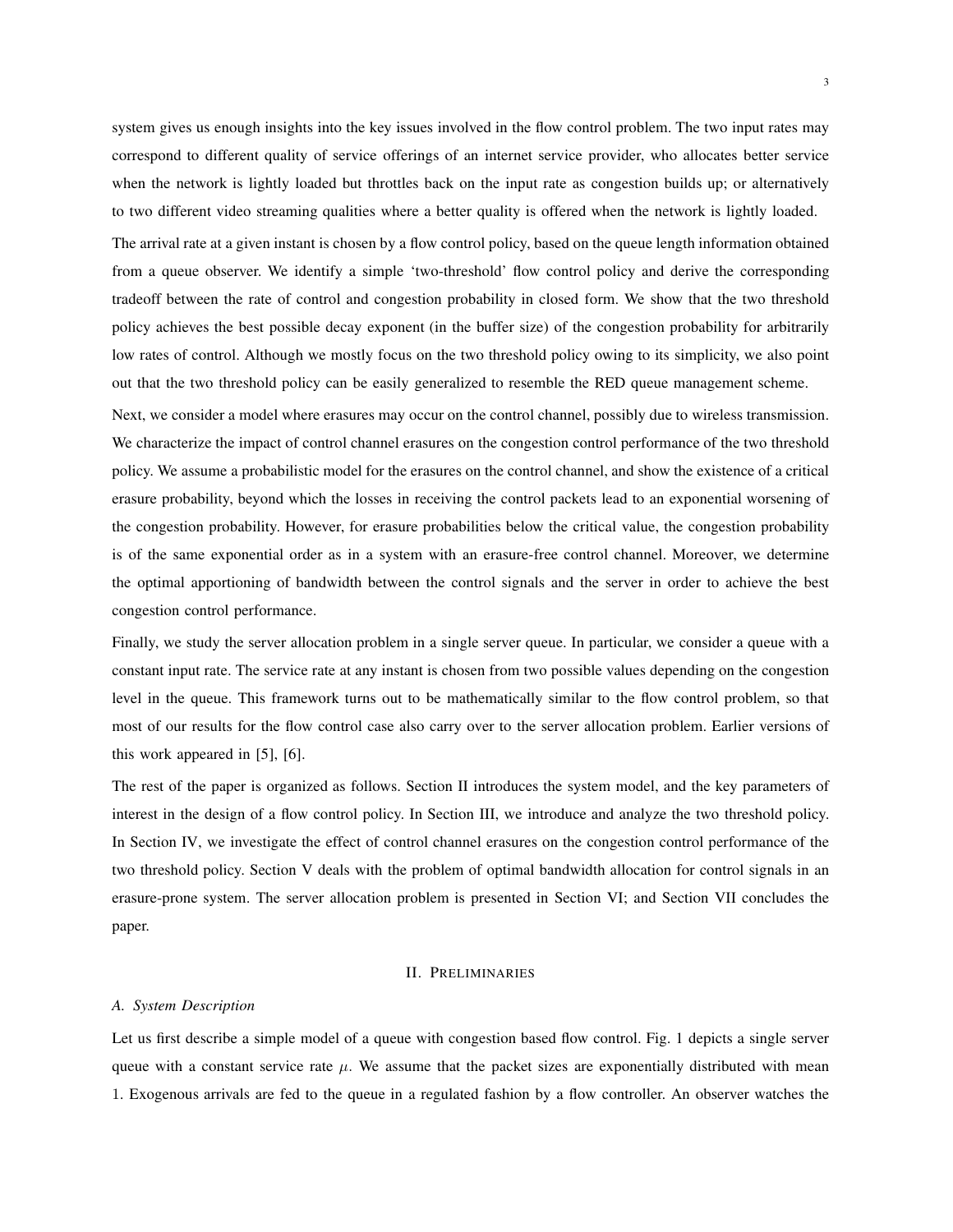

Fig. 1. A single server queue with input rate control.

queue evolution and sends control information to the flow controller, which changes the input rate  $A(t)$  based on the control information it receives. The purpose of the observer-flow controller subsystem is to change the input rate so as to control congestion in the queue.

The controller chooses the input process at any instant t to be a Poisson processes of rate  $A(t)$ . We assume that the input rate at any instant is chosen to be one of two distinct possible values,  $A(t) \in \{\lambda_1, \lambda_2\}$ , where  $\lambda_2 < \lambda_1$ and  $\lambda_2 < \mu$ . Physically, this model may be motivated by a DSL-like system, wherein a minimum rate  $\lambda_2$  is guaranteed, but higher transmission rates might be intermittently possible, as long as the system is not congested. Moreover, [11] showed that in a single server system with flow control, where the input rate is allowed to vary in the interval  $[\lambda_2, \lambda_1]$ , a 'bang-bang' solution is throughput optimal. That is, a queue length based threshold policy that only uses the two extreme values of the possible input rates, is optimal in the sense of maximizing throughput for a given congestion probability constraint.

The congestion notifications are sent by the observer in the form of information-less control packets. Upon receiving a control packet, the flow controller switches the input rate from one to the other. We focus on Markovian control policies, in which the input rate chosen after an arrival or departure event is only a function of the previous input rate and queue length. We will show that Markovian policies are sufficient to achieve the optimal asymptotic decay rate for the congestion probability.

## *B. Markovian Control Policies*

We begin by defining notions of Markovian control policies, and its associated congestion probability.

Let  $t > 0$  denote continuous time. Let  $Q(t)$  and  $A(t)$  respectively denote the queue length and input rate ( $\lambda_1$  or  $\lambda_2$ ) at time t. Define  $Y(t) = (Q(t), A(t))$  to be the state of the system at time t. We assign discrete time indices  $n \in \{0, 1, 2, \dots\}$  to each arrival and departure event in the queue ("queue event"). Let  $Q_n$  and  $A_n$  respectively denote the queue length and input rate just after the  $n<sup>th</sup>$  queue event. Define  $Y_n = (Q_n, A_n)$ . A flow control policy assigns service rates  $A_n$  after every queue event.

*Definition 1:* A control policy is said to be Markovian if it assigns input rates  $A_n$  such that

$$
\mathbb{P}\{A_{n+1}|Q_{n+1},Y_n,\ldots,Y_0\} = \mathbb{P}\{A_{n+1}|Q_{n+1},Y_n\},\tag{1}
$$

 $\forall n = 0, 1, 2 \ldots$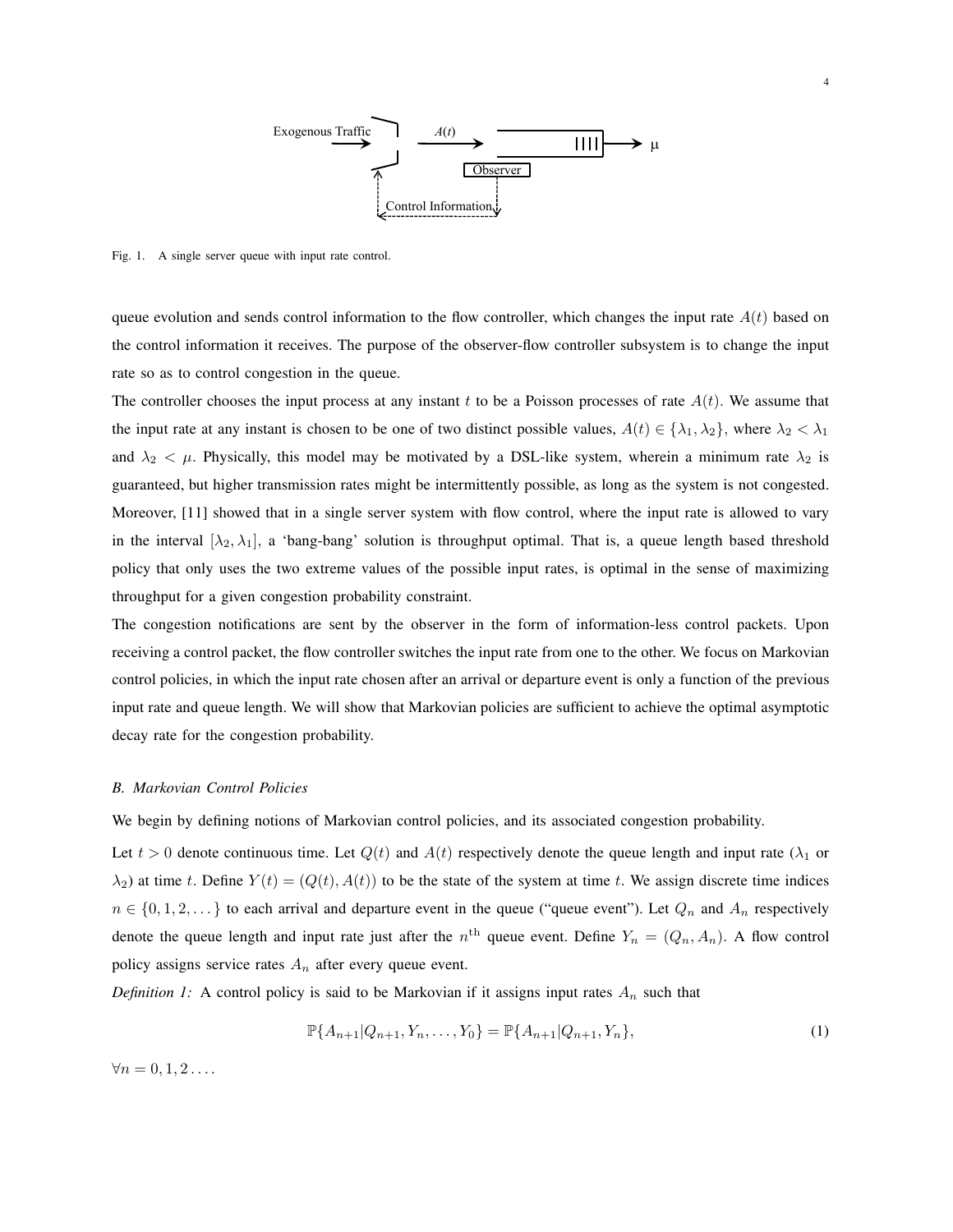For a Markovian control policy operating on a queue with memoryless arrival and packet size distributions, it is easy to see that  $Y(t)$  is a continuous time Markov process with a countable state space, and that  $Y_n$  is the imbedded Markov chain for the process  $Y(t)$ . A Markovian policy is said to be stabilizing if the process  $Y(t)$ is positive recurrent under the policy. Thus, if a policy is stabilizing, the steady-state distribution of the queue length, denoted by Q, exists. In other words, Q is the distributional limit of  $Q(t)$  as  $t \to \infty$ . The congestion probability under a stabilizing Markovian policy is defined using the limiting distribution Q as follows. *Definition 2:* Let  $M > 0$  be a congestion limit. The congestion probability is defined as  $\mathbb{P}{Q \geq M}$ .

#### *C. Throughput, congestion and rate of control*

We will focus on three important parameters of a flow control policy, namely, throughput, congestion probability, and rate of control. There is usually an inevitable tradeoff between throughput and congestion probability in a flow control policy. In fact, a good flow control policy should ensure a high enough throughput, in addition to effectively controlling congestion. In this paper, we assume that a minimum throughput guarantee  $\gamma$  should be met. Observe that a minimum throughput of  $\lambda_2$  is guaranteed, whereas any throughput less than  $\min(\lambda_1, \mu)$  can be supported, by using the higher input rate  $\lambda_1$  judiciously. Loosely speaking, a higher throughput is achieved by maintaining the higher input rate  $\lambda_1$  for a longer fraction of time, with a corresponding tradeoff in the congestion probability.

In the *single threshold policy*, the higher input rate  $\lambda_1$  is used whenever the queue occupancy is less than or equal to some threshold  $l$ , and the lower rate is used for queue lengths larger than  $l$ . It can be shown that a larger value of l leads to a larger throughput, and vice-versa. In particular, the throughput obtained under the single threshold policy is given by

$$
\frac{(\rho_1^{l+1}-1)(1-\rho_2)}{\rho_1^{l+1}(\rho_1-\rho_2)-(1-\rho_2)}(\lambda_1-\lambda_2)+\lambda_2 \quad \text{for } \rho_1 \neq 1,
$$
  

$$
\frac{l+1}{l+1+\frac{1}{1-\rho_2}}(\lambda_1-\lambda_2)+\lambda_2 \quad \text{for } \rho_1=1,
$$
 (2)

where  $\rho_2 = \frac{\lambda_2}{\mu}$ , and  $\rho_1 = \frac{\lambda_1}{\mu}$ . Thus, given the throughput requirement  $\gamma$ , we can determine the corresponding threshold  $l$  to meet the requirement. Once the threshold  $l$  has been fixed, it can be shown that the single threshold policy minimizes the probability of congestion. However, it suffers from the drawback that it requires frequent transmission of control packets, since the system may often toggle between states l and  $l + 1$ . It turns out that a simple extension of the single threshold policy gives rise to a family of control policies, which provide more flexibility with the rate of control, while still achieving the throughput guarantee and ensuring good congestion control performance.

## III. THE TWO THRESHOLD FLOW CONTROL POLICY

As suggested by the name, the input rates in the two threshold policy are switched at two distinct thresholds l and m, where  $m \geq l + 1$ , and l is the threshold determined by the throughput guarantee. As we shall see, the position of the second threshold gives us another degree of freedom, using which the rate of control can be fixed at a desired value. The two threshold policy operates as follows.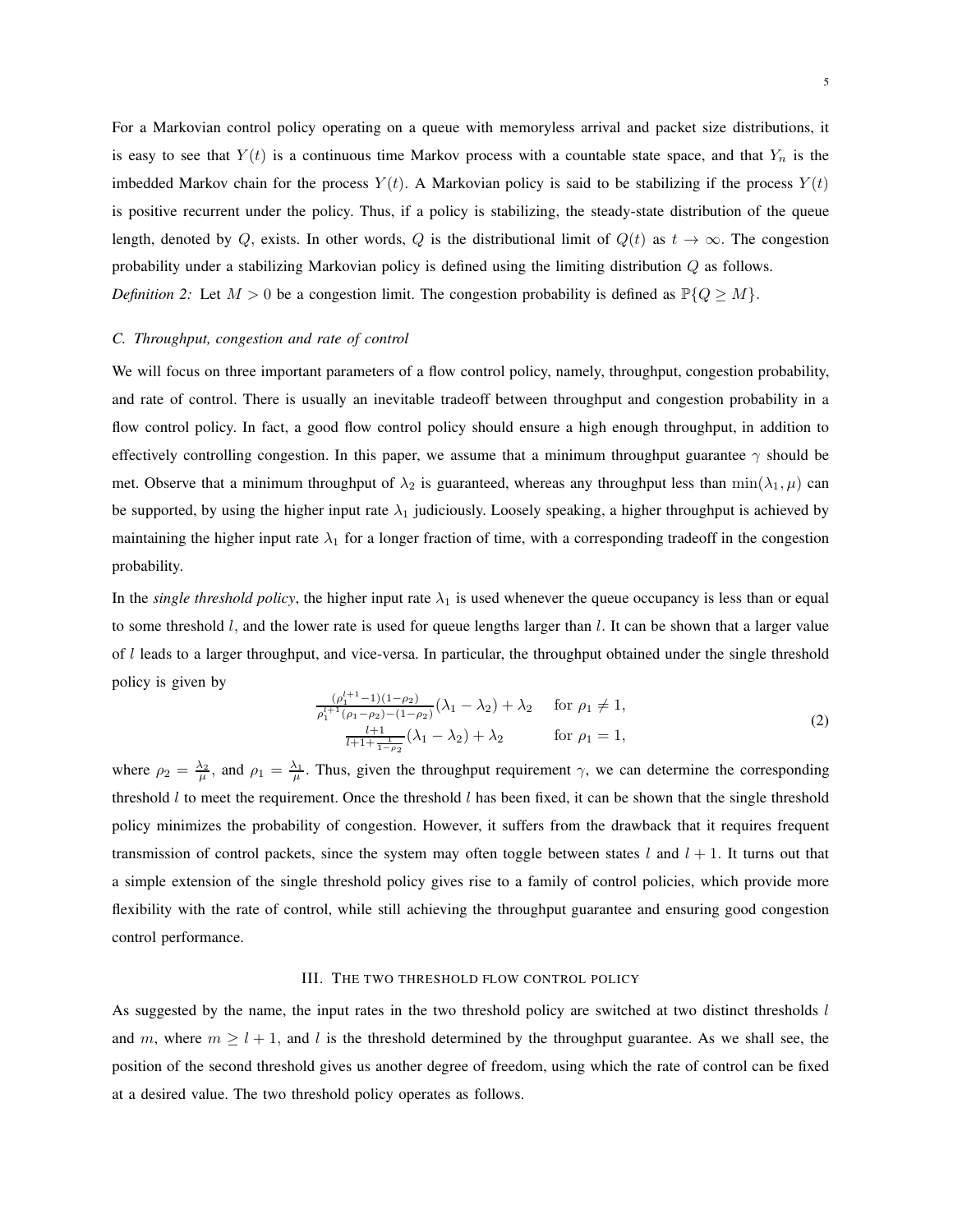

Fig. 2. The Markov process  $Y(t)$  corresponding to the two-threshold flow control policy.

Suppose we start with an empty queue. The higher input rate  $\lambda_1$  is used as long as the queue length does not exceed m. When the queue length grows past m, the input rate switches to the lower value  $\lambda_2$ . Once the lower input rate is employed, it is maintained until the queue length falls back to  $l$ , at which time the input rate switches back to  $\lambda_1$ .

We will soon see that this 'hysteresis' in the thresholds helps us tradeoff the control rate with the congestion probability. The two threshold policy is easily seen to be Markovian, and the state space and transition rates for the process are shown in Fig. 2. In what follows, we assume that the congestion limit  $M$  is much larger than the thresholds l and m. Since the two threshold policy switches to the lower rate for queue lengths larger than  $m$ , it is clear that the system is stable, and the steady-state queue lengths exists.

Define  $k = m - l$  to be the difference between the two queue length thresholds. We use the short hand notation  $l + i^{(1)}$  and  $l + i^{(2)}$  in the figure, to denote respectively, the states  $(Q(t) = l + i, A(t) = \lambda_1)$  and  $(Q(t) =$  $l+i, A(t) = \lambda_2$ ,  $i = 1, \ldots, k-1$ . For queue lengths l or smaller and m or larger, we drop the subscripts because the input rate for these queue lengths can only be  $\lambda_1$  and  $\lambda_2$  respectively. Note that the case  $k = 1$  corresponds to a single threshold policy. As we shall see later, the throughput of the two threshold policy for  $k > 1$  cannot be smaller than that of the single threshold policy. Thus, given a throughput guarantee, we can solve for the threshold  $l$  using the throughput expression (2) for the single threshold policy, and the throughput guarantee will also be met for  $k > 1$ . We now explain how the parameter k can be used to tradeoff the rate of control and the congestion probability.

## *A. Congestion probability vs. rate of control tradeoff*

Intuitively, as the gap between the two thresholds  $k = m - l$  increases for a fixed l, the rate of control packets sent by the observer should decrease, while the probability of congestion should increase. It turns out that we can characterize the rate-congestion tradeoff for the two-threshold policy in closed form. We do this by solving for the steady state probabilities in Fig. 2. Define  $\rho_2 = \frac{\lambda_2}{\mu}, \rho_1 = \frac{\lambda_1}{\mu},$  and  $\eta_1 = 1/\rho_1$ . Note that by assumption, we have  $\rho_2 < 1$  and  $\rho_1 > \rho_2$ .

Let us denote the steady state probabilities of the non-superscripted states in Fig. 2 by  $p_j$ , where  $j \leq l$ , or  $j \geq m$ . Next, denote by  $p_{l+1}^{(1)}$  $\binom{1}{l+i}$   $\binom{p(2)}{l+i}$  $\binom{2}{l+i}$  the steady state probability of the state  $l + i^{(1)}$   $(l + i^{(2)})$ , for  $i = 1, 2, ..., k - 1$ . Let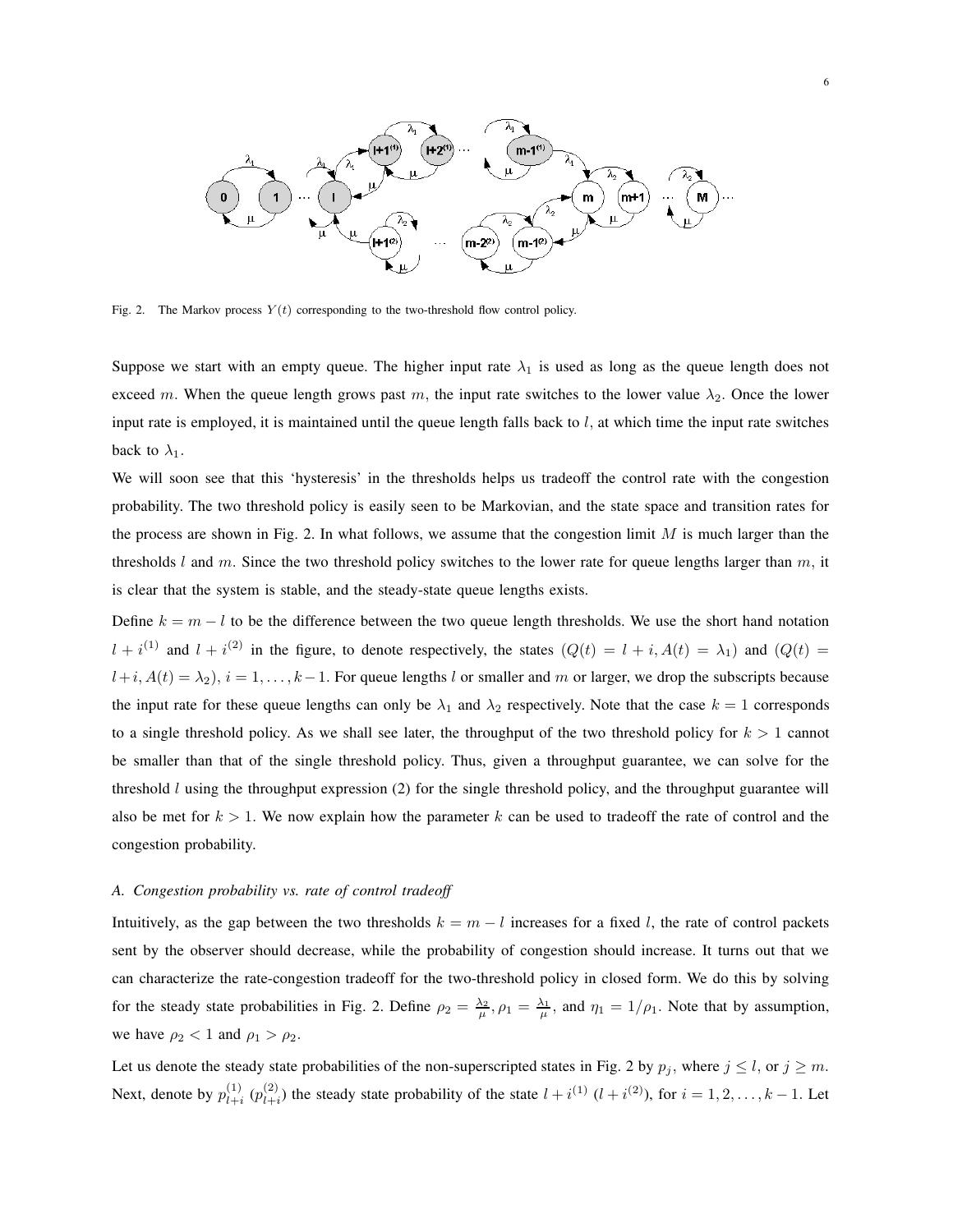us now solve for the steady-state probabilities of various states in terms of  $p_l$ . For the states  $0 \le i \le l$ , the local balance equations imply that

$$
p_i = p_l \eta_1^{l-i}, \quad 0 \le i \le l.
$$

Next, for the set of states  $l + i^{(1)}$ ,  $i = 1, 2, ..., k - 2$ , the balance equations read<sup>1</sup>

$$
p_{l+1+i}^{(1)} - (1+\rho_1)p_{l+i}^{(1)} + p_{l+i-1}^{(1)}\rho_1 = 0, i = 1, 2, ..., k-2.
$$

For the state  $m - 1^{(1)}$ , we have

$$
p_{m-1}^{(1)}(1+\rho_1) = p_{m-2}^{(1)}.
$$

Using the last two relations, we can recursively obtain the steady-state probabilities  $p_{l+4}^{(1)}$  $\binom{1}{i+i}$ ,  $i = 1, 2, \ldots, k-1$  in terms of  $p_l$ .

$$
p_{m-j}^{(1)} = \begin{cases} \frac{1-\eta_1^j}{1-\eta_1^k}p_l, & \eta_1 \neq 1, \\ \frac{j}{k}p_l, & \eta_1 = 1, \end{cases} \quad j = 1, 2, \dots, k-1,
$$

Similarly, the states  $l + i^{(2)}$ ,  $i = 1, 2, ..., k - 1$ , satisfy

$$
p_{l+1}^{(2)}(1+\rho_2) = p_{l+2}^{(2)},
$$

and

$$
p_{l+1+i}^{(2)} - (1+\rho_2)p_{l+i}^{(2)} + p_{l+i-1}^{(2)}\rho_2 = 0, \ i = 1,2,\ldots,k-1.
$$

From the last two relations, we obtain

$$
p_{l+j}^{(2)} = \frac{1 - \rho_2^j}{1 - \rho_2} p_{l+1}^{(2)}, \ j = 1, 2, \dots, k.
$$

To write the above in terms of  $p_l$ , note that  $p_{l+1}^{(2)}\mu = p_{m-1}^{(1)}\lambda_1$ , and that  $p_{m-1}^{(1)}$  is already known in terms of  $p_l$ . Therefore,

$$
p_{l+j}^{(2)} = \rho_1 \frac{1 - \rho_2^j}{1 - \rho_2} p_{m-1}^{(1)}, \ j = 1, 2, \dots, k.
$$

Finally, for the states beyond  $m$ , straightforward local balance yields

$$
p_j = \rho_2^{j-m} p_m = \rho_2^{j-m} \rho_1 \frac{1 - \rho_2^k}{1 - \rho_2} p_{m-1}^{(1)}, \ j \ge m.
$$

The value of  $p_l$ , which is the only remaining unknown in the system can be determined by normalizing the probabilities to 1:

$$
p_l = \begin{cases} \left[ \frac{k(1-\rho_2\eta_1)}{\eta_1(1-\eta_1^k)(1-\rho_2)} - \frac{\eta_1^{l+1}}{1-\eta_1} \right]^{-1} & \eta_1 \neq 1, \\ \left[ l + \frac{k+1}{2} + \frac{1}{1-\rho_2} \right]^{-1} & \eta_1 = 1. \end{cases} \tag{3}
$$

Using the steady-state probabilities derived above, we can compute the congestion probability as

$$
\mathbb{P}\{Q \ge M\} = \sum_{j \ge M} p_j = \rho_2^{M-m} \rho_1 \frac{1 - \rho_2^k}{(1 - \rho_2)^2} p_{m-1}^{(1)}.
$$
\n(4)

<sup>1</sup>We use the convention  $p_l^{(j)} = p_l$  for  $j = 1, 2$ .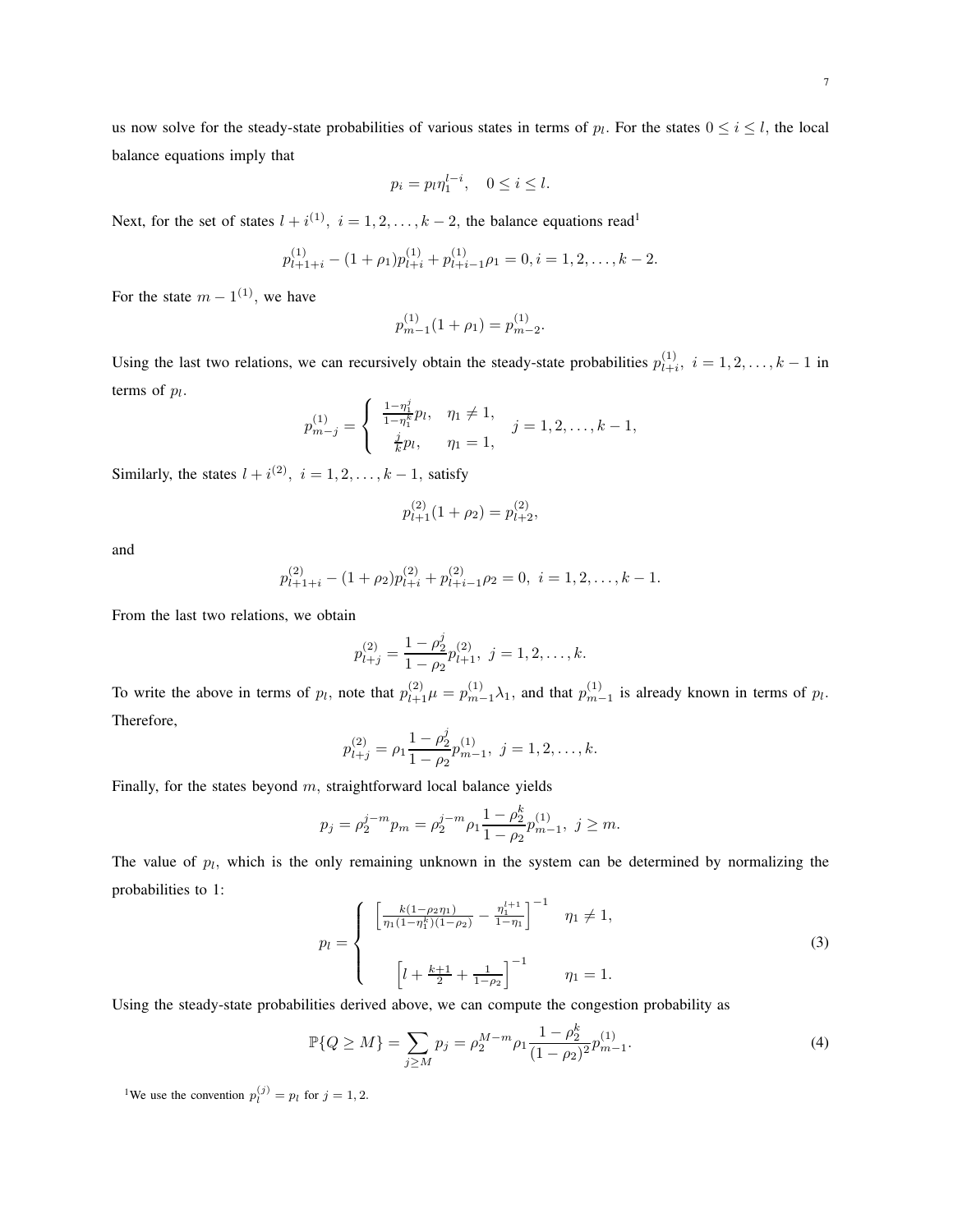We define the control rate simply as the average number of control packets transmitted by the queue observer per unit time. Since there is one packet transmitted by the observer every time the state changes from  $m - 1^{(1)}$ to m or from  $l + 1^{(2)}$  to l, the rate (in control packets per second) is given by

$$
R = \lambda_1 p_{m-1}^{(1)} + \mu p_{l+1}^{(2)}.
$$

Since  $\lambda_1 p_{m-1}^{(1)} = \mu p_{l+1}^{(2)}$ , we have

$$
R = 2\lambda_1 p_{m-1}^{(1)} = \begin{cases} \frac{2\lambda_1(1-\eta_1)}{1-\eta_1^k} p_l & \eta_1 \neq 1, \\ \frac{2\lambda_1 p_l}{k} & \eta_1 = 1, \end{cases}
$$
 (5)

where  $p_l$  was found in terms of the system parameters in (3).

It is clear from (4) and (5) that k determines the tradeoff between the congestion probability and rate of control. Specifically, a larger k implies a smaller rate of control, but a larger probability of congestion, and vice versa. Thus, we conclude that for the two threshold policy, the parameter  $l$  dictates the minimum throughput guarantee, while  $k$  trades off the congestion probability with rate of control packets.

As we mentioned earlier, the threshold l is computed based on the throughput guarantee  $\gamma$ , using the throughput expression (2) for the single threshold policy. The throughput obtained under the two threshold policy can be computed using the steady-state probabilities derived above. The throughput expression (for  $\eta_1 \neq 1$ ) is given by

$$
\frac{\left(k(1-\eta_1)-\eta_1^{l+1}(1-\eta_1^k)\right)\eta_1(1-\rho_2)}{k(1-\eta_1)(1-\rho_2\eta_1)-\eta_1^{l+2}(1-\eta_1^k)(1-\rho_2)}(\lambda_1-\lambda_2)+\lambda_2.
$$
\n(6)

By direct computation, it can be seen from the above expression that the throughput for  $k > 1$  is no smaller than the throughput obtained under the single threshold policy (i.e.,  $k = 1$ ). Thus, the two threshold policy satisfies the throughput guarantee for all  $k > 1$ .

#### *B. Large deviation exponents*

In many simple queueing systems, the congestion probability decays exponentially in the buffer size M. Furthermore, when the buffer size gets large, the exponential term dominates all other sub-exponential terms in determining the decay probability. It is therefore useful to focus only on the exponential rate of decay, while ignoring all other sub-exponential dependencies of the congestion probability on the buffer size  $M$ . Such a characterization is obtained by using the so called large deviation exponent (LDE). For a given control policy, we define the LDE corresponding to the decay rate of the congestion probability as

$$
E = \lim_{M \to \infty} -\frac{1}{M} \log \mathbb{P} \{ Q \ge M \},\
$$

when the limit exists. We now compute the LDE for the two threshold policy.

*Proposition 1:* Assume that k scales with M sub-linearly, so that  $\lim_{M\to\infty} \frac{k(M)}{M} = 0$ . The LDE of the two threshold policy is then given by

$$
E = \log \frac{1}{\rho_2}.\tag{7}
$$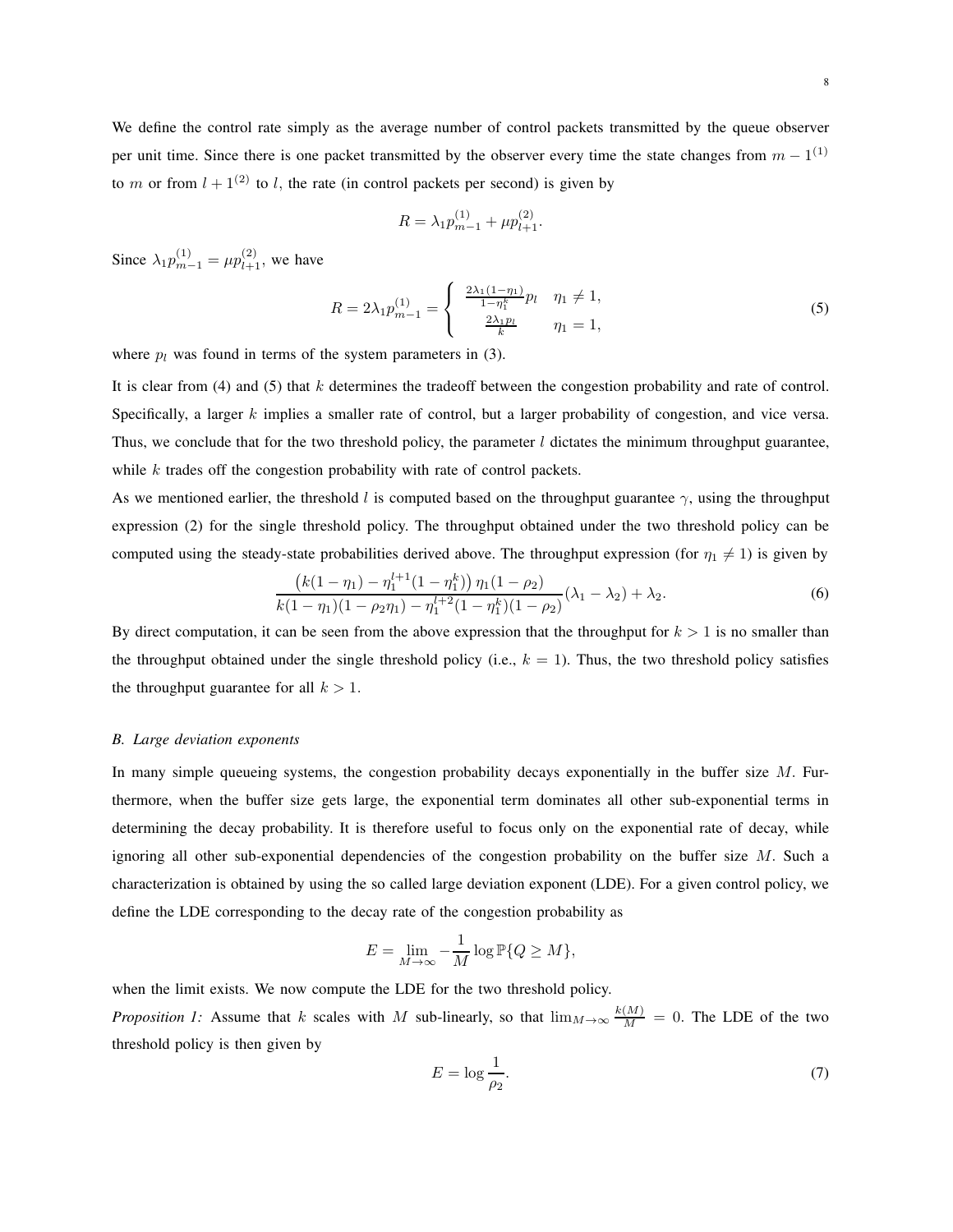The above result follows from the congestion probability expression (4) since the only term that is exponential in M is  $\rho_2^{M-m} = \rho_2^{M-l-k}$ . Note that once l has been determined from the throughput requirement, it does not scale with M. When k grows sub-linearly in M, it should not be surprising that the two thresholds are 'invisible' in the large deviation limit. We pause to make the following observations:

- If k scales linearly with M as  $k(M) = \beta M$  for some constant  $\beta > 0$ , the LDE becomes  $E = (1 \beta) \log \frac{1}{\rho_2}$ , for  $\rho_1 \ge 1$  and  $E = (1 - \beta) \log \frac{1}{\rho_2} + \beta \log \frac{1}{\rho_1}$  for  $\rho_1 < 1$ .
- The control rate (5) can be made arbitrarily small, if  $k(M)$  tends to infinity. This implies that as long as k(M) grows to infinity sub-linearly in M, we can achieve an LDE that is constant (equal to  $-\log \rho_2$ ) for all rates of control.
- As k becomes large, the congestion probability will increase. However, the increase is only sub-exponential in the buffer size, so that the LDE remains constant.

In what follows, we will be interested only in the LDE corresponding to the congestion probability, rather than its actual value. The following theorem establishes the optimality of the LDE for the two threshold policy.

*Theorem 1:* The two threshold policy has the best possible LDE corresponding to the congestion probability among all flow control policies, for any rate of control.

This result is a simple consequence of the fact that the two threshold policy has the same LDE as an M/M/1 queue with the lower input rate  $\lambda_2$ , and the latter cannot be surpassed by any flow control policy.

### *C. More general Markovian policies and relationship to RED*

In the previous section, we analyzed the two threshold policy and concluded that it has the optimal congestion probability exponent for any rate of control. This is essentially because the input rate switches to the lower value deterministically, well before the congestion limit  $M$  is reached. In this subsection, we show that the two threshold policy can be easily modified to a more general Markovian policy, which closely resembles the well known RED active queue management scheme [2]. Furthermore, this modification can be done while maintaining the optimal exponent behavior for the congestion probability.

Recall that RED preemptively avoids congestion by starting to drop packets randomly even before the buffer is about to overflow. Specifically, consider two queue thresholds, say l and m, where  $m > l$ . If the queue occupancy is no more than  $l$ , no packets are dropped, no matter what the input rate is. On the other hand, if the queue length reaches or exceeds m, packets are always dropped, which then leads to a reduction in the input rate (assuming that the host responds to dropped packets). If the queue length is between  $l$  and  $m$ , packets are randomly dropped with some probability  $q<sup>2</sup>$ .

Consider the following flow control policy, which closely resembles the RED scheme described above:

For queue lengths less than or equal to  $l$ , the higher input rate is always used. If the queue length increases to m while the input rate is  $\lambda_1$ , a congestion notification is sent, and the input rate is reduced to  $\lambda_2$ . If the current

<sup>2</sup>Often, the dropping probability is dependent on the queue length.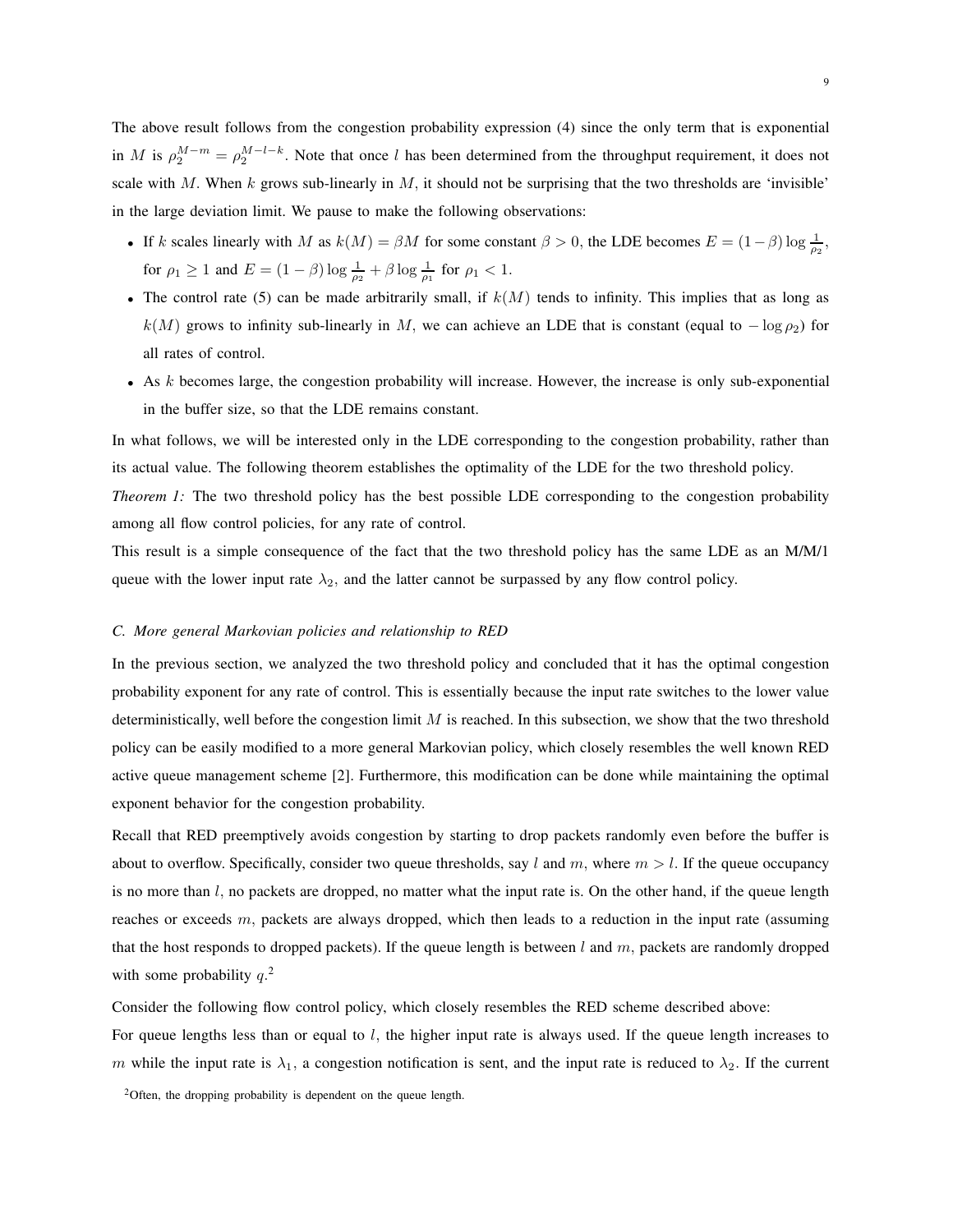

Fig. 3. The Markov process corresponding to the control policy described in Section III-C that approximates RED.

input rate is  $\lambda_1$  and the queue length is between l and m, a congestion notification occurs with probability<sup>3</sup> q upon the arrival of a packet, and the input rate is reduced to  $\lambda_2$ . With probability  $1 - q$ , the input continues at the higher rate. The Markov process corresponding to this policy is depicted in Fig. 3.

We can derive the tradeoff between the congestion probability and the rate of congestion notifications for this policy by analyzing the Markov chain in Fig. 3. Once the lower threshold  $l$  has been determined from the throughput guarantee, the control rate vs. congestion probability tradeoff is determined by both  $q$  and  $m$ . Further, since the input rate switches to the lower value  $\lambda_2$  when the queue length is larger than m, this flow control policy also achieves the optimal LDE for the congestion probability, equal to  $\log \frac{1}{\rho_2}$ . We skip the derivations for this policy, since it is more cumbersome to analyze than the two threshold policy, without yielding further qualitative insights. We focus on the two threshold policy in the remainder of the paper, but point out that our methodology can also model more practical queue management policies like RED.

#### IV. THE EFFECT OF CONTROL ERASURES ON CONGESTION

In this section, we investigate the impact of control erasures on the congestion probability of the two threshold policy. We use a simple probabilistic model for the erasures on the control channel. In particular, we assume that any control packet sent by the observer can be lost with some probability  $\delta$ , independently of other packets. Using the decay exponent tools described earlier, we show the existence of a critical value of the erasure probability, say  $\delta^*$ , beyond which the erasures in receiving the control packets lead to an exponential degradation of the congestion probability.

#### *A. The two-threshold policy over an erasure-prone control channel*

As described earlier, in the two threshold policy, the observer sends a control packet when the queue length reaches  $m = l + k$ . This packet may be received by the flow controller with probability  $1 - \delta$ , in which case the input rate switches to  $\lambda_2$ . The packet may be lost with probability  $\delta$ , in which case the input continues at the

<sup>3</sup>We can also let this probability to depend on the current queue length, as often done in RED, but this makes the analysis more difficult.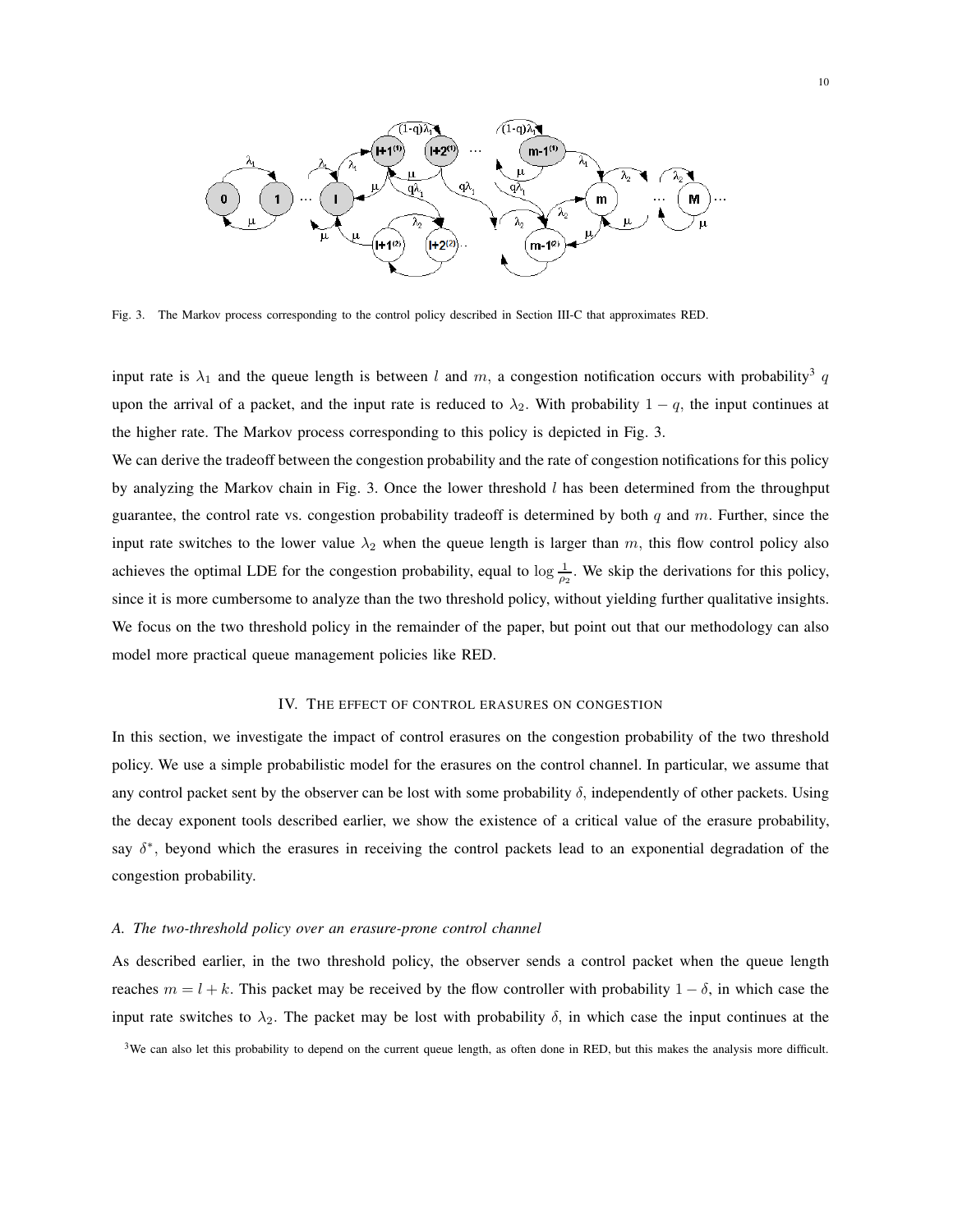

Fig. 4. The Markov process  $Y(t)$  corresponding to the erasure-prone two-threshold policy. Only a part of the state space (with  $m - 1 \leq$  $Q(t) \leq M$ ) is shown.

higher rate  $\lambda_1$ . We assume that if a control packet is lost, the observer immediately knows about it<sup>4</sup>, and sends another control packet the next time an arrival occurs to a system with at least  $m - 1$  packets.

The process  $Y(t) = (Q(t), A(t))$  is a Markov process even for this erasure-prone two threshold policy. Fig. 4 shows a part of the state space for the process  $Y(t)$ , for queue lengths larger than  $m-1$ . Note that due to control erasures, the input rate does not necessarily switch to  $\lambda_2$  for queue lengths greater than  $m - 1$ . Indeed, it is possible to have not switched to the lower input rate even for arbitrarily large queue lengths. This means that the congestion limit can be exceeded under both arrival rates, as shown in Fig. 4. The following theorem establishes the LDE of the erasure-prone two threshold policy, as a function of the erasure probability  $\delta$ .

*Theorem 2:* Consider a two threshold policy in which k grows sub-linearly in M. Assume that the control packets sent by the observer can be lost with probability  $\delta$ . Then, the queue is stable for all  $\delta$  < 1, and the LDE corresponding to the congestion probability is given by

$$
E(\delta) = \begin{cases} \log \frac{1}{\rho_2}, & \delta \le \delta^*, \\ \log \frac{2}{1 + \rho_1 - \sqrt{(\rho_1 + 1)^2 - 4\delta \rho_1}}, & \delta > \delta^*, \end{cases}
$$
(8)

where  $\delta^*$  is the *critical erasure probability* given by

$$
\delta^* = \frac{\rho_2}{\rho_1} (1 + \rho_1 - \rho_2). \tag{9}
$$

Before we give a proof of this result, we pause to discuss its implications. The theorem shows that the two threshold policy over an erasure-prone channel has two regimes of operation. In particular, for 'small enough' erasure probability ( $\delta < \delta^*$ ), the exponential rate of decay of the congestion probability is the same as in an erasure-free system. However, for  $\delta > \delta^*$ , the decay exponent begins to take a hit, and therefore, the congestion probability suffers an exponential increase. For this reason, we refer to  $\delta^*$  as the critical erasure probability. Fig. 5

<sup>4</sup>This is an idealized assumption; in practice, delayed feedback can be obtained using ACKS.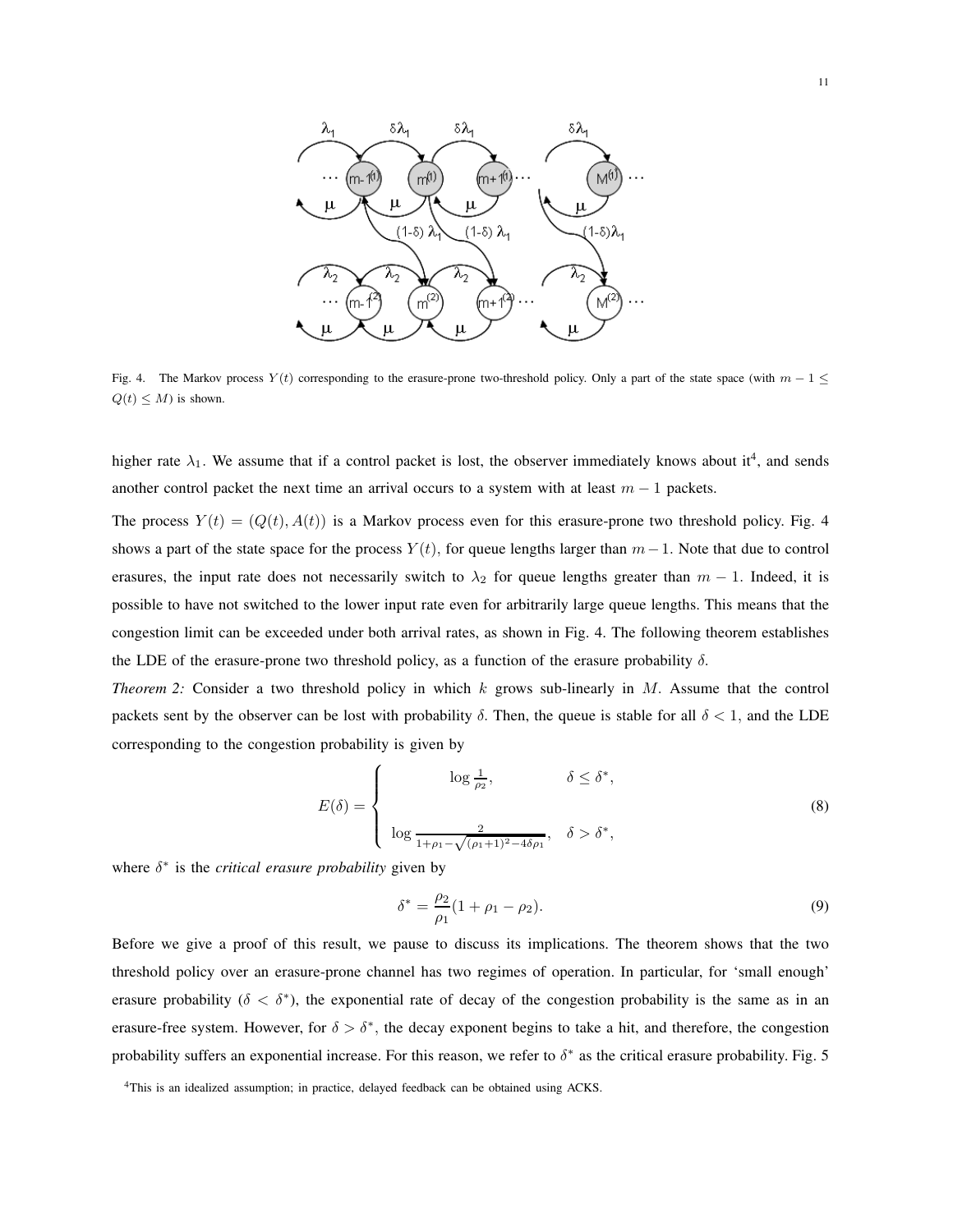

Fig. 5. LDE as a function of  $\delta$  for  $\rho_1 > 1$ .

shows a plot of the decay exponent as a function of the erasure probability  $\delta$ , for  $\rho_1 > 1$ . The 'knee point' in the plot corresponds to  $\delta^*$  for the stated values of  $\rho_1$  and  $\rho_2$ .

**Proof:** We first need to prove that the Markov chain is positive recurrent for all  $\delta < 1$ , so that the congestion probability is well defined. To do this, we will write out the balance equations, and obtain one possible set of 'candidate' steady-state probabilities. According to Theorem 3 in [4, Chapter 5], if a set of positive, normalized numbers that satisfy the balance equations are found, then the solution is unique, and the irreducible Markov chain (with countable state-space) is positive recurrent. We will also be able to obtain the desired LDE expression, once we derive the steady-state probabilities.

As before, we will first express all the steady-state probabilities in terms of  $p_l$ . The balance equations for the states with queue length less than  $m$  are as in the erasure-free case. Thus,

$$
p_i = p_l \eta_1^{l-i}, \quad 0 \le i \le l. \tag{10}
$$

Next, for the set of states  $l + i^{(1)}$ ,  $i = 1, 2, ..., k - 1$ ,

$$
p_{l+1+i}^{(1)} - (1+\rho_1)p_{l+i}^{(1)} + p_{l+i-1}^{(1)}\rho_1 = 0, \ i = 1, 2, \dots, k-1.
$$

Using the above, we can express  $p_{l+1}^{(1)}$  $\ell_{l+i}^{(1)}$ ,  $i = 2, ..., k$  in terms of  $p_{l+1}^{(1)}$  and  $p_l$  as

$$
p_{l+i}^{(1)} = p_{l+1}^{(1)} \frac{1 - \rho_1^i}{1 - \rho_1} - p_l \frac{\rho_1 - \rho_1^i}{1 - \rho_1}, \ i = 2, \dots, k.
$$
 (11)

Similarly, for the states  $l + i^{(2)}$ ,  $i = 2, ..., k$ , we have as before,

$$
p_{l+i}^{(2)} = \frac{1 - \rho_2^i}{1 - \rho_2} p_{l+1}^{(2)}, \ i = 2, \dots, k.
$$
 (12)

The balance equations for the top set of states in Fig. 4 can be written as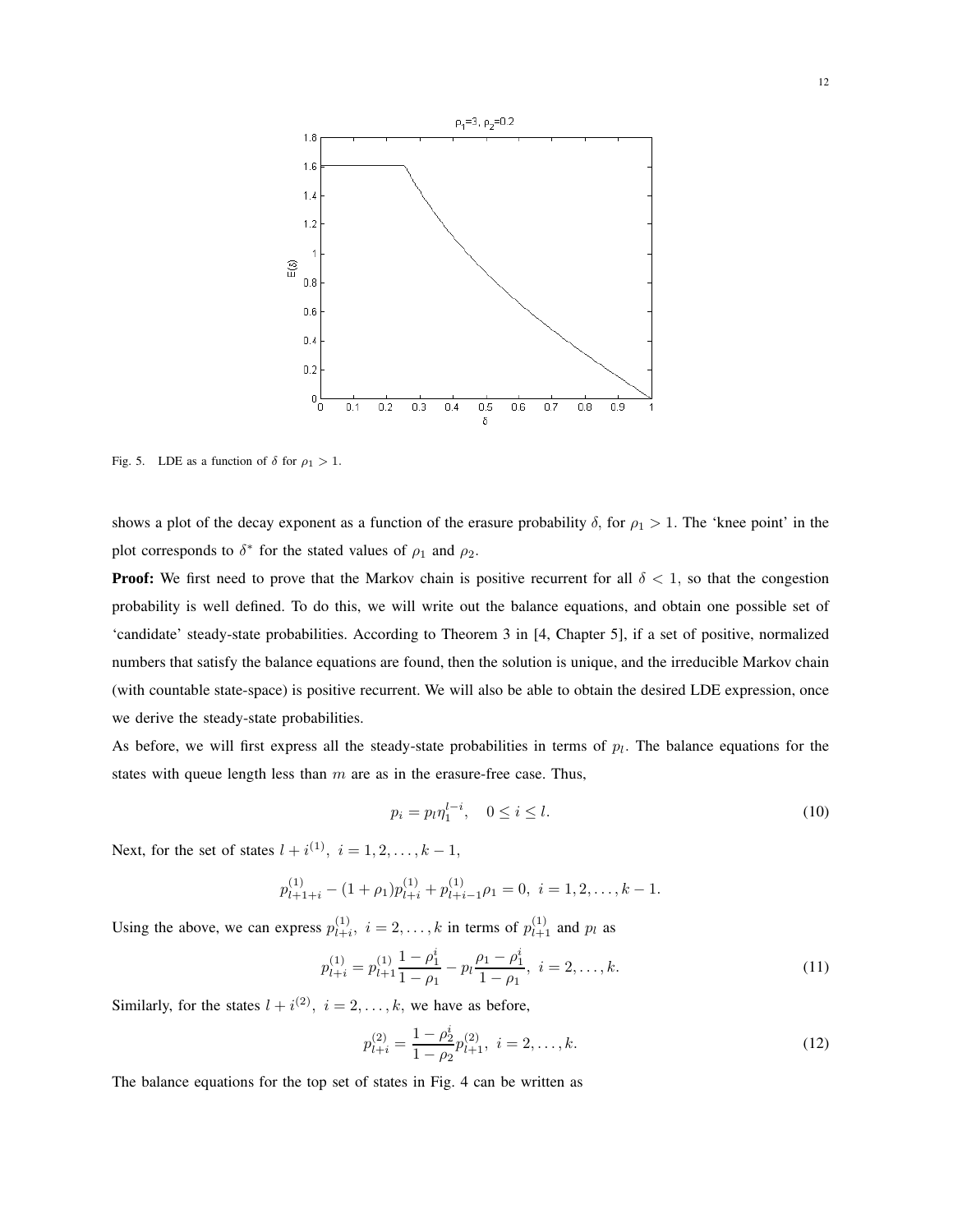$$
p_{i+1}^{(1)}\mu - (\lambda_1 + \mu)p_i^{(1)} + \delta\lambda_1 p_{i-1}^{(1)} = 0, \ i = m, m+1, \dots
$$
 (13)

Solving the second order recurrence relation above, we find that the top set of states in Fig. 4 (which correspond to arrival rate  $\lambda_1$ ) have steady state probabilities of the form

$$
p_{m-1+i}^{(1)} = As(\delta)^{i} + Br(\delta)^{i}, \ i = 1, 2, \dots,
$$
\n(14)

where

$$
s(\delta) = \frac{1 + \rho_1 - \sqrt{(1 + \rho_1)^2 - 4\rho_1 \delta}}{2},\tag{15}
$$

and

$$
r(\delta) = \frac{1 + \rho_1 + \sqrt{(1 + \rho_1)^2 - 4\rho_1 \delta}}{2}.
$$

It is easy to show that  $s(\delta) < 1 < r(\delta)$  for all  $\delta < 1$ . Since we are looking for probabilities that decay to zero, the growing term  $r(\delta)^i$  is inadmissible. Therefore, we set  $B = 0$  in (14), and obtain the form

$$
p_{m-1+i}^{(1)} = s(\delta)^{i} p_{m-1}^{(1)}, \ i = 1, 2, \dots,
$$
\n(16)

which satisfies (13). We now use the relation  $p_m^{(1)} = s(\delta)p_{m-1}^{(1)}$  in Equation (11) to write

$$
p_{l+1}^{(1)}\frac{1-\rho_1^k}{1-\rho_1} - p_l\frac{\rho_1-\rho_1^k}{1-\rho_1} = s(\delta)\left(p_{l+1}^{(1)}\frac{1-\rho_1^{k-1}}{1-\rho_1} - p_l\frac{\rho_1-\rho_1^{k-1}}{1-\rho_1}\right),
$$

from which we can obtain  $p_{l+1}^{(1)}$  in terms of  $p_l$ :

$$
p_{l+1}^{(1)} = p_l \left[ \frac{1 - \eta_1^{k-1} - s(\delta)(\eta_1 - \eta_1^{k-1})}{1 - \eta_1^k - s(\delta)(\eta_1 - \eta_1^k)} \right].
$$
 (17)

We next use the relation  $p_l = \eta_1(p_{l+1}^{(1)} + p_{l+1}^{(2)})$  to obtain  $p_{l+1}^{(2)}$  in terms of  $p_l$ :

$$
\eta_1 p_{l+1}^{(2)} = p_l \left[ \frac{(1 - \eta_1)(1 - \eta_1 s(\delta))}{1 - \eta_1^k - s(\delta)(\eta_1 - \eta_1^k)} \right].
$$
\n(18)

Finally, let us deal with the states  $p_i^{(2)}$ ,  $i = m + 1, m + 2, \ldots$ . The balance equations for these states read

$$
p_{i+1}^{(2)}\mu - (\lambda_2 + \mu)p_i^{(2)} + \lambda_2p_{i-1}^{(2)} + (1-\delta)\lambda_1p_{i-1}^{(1)} = 0, \ i = m, m+1, \dots
$$

Since  $p_m^{(2)}$ ,  $p_{m-1}^{(2)}$ , and  $p_{l+1}^{(2)}$  have already been determined in terms of  $p_l$ , we can use the above recursion to obtain

$$
p_{m+i}^{(2)} = \begin{cases} p_m^{(2)} \rho_2^i - p_{l+1}^{(2)} s(\delta) \frac{s(\delta)^i - \rho_2^i}{s(\delta) - \rho_2} & s(\delta) \neq \rho_2, \\ p_m^{(2)} \rho_2^i - p_{l+1}^{(2)} i \rho_2^i & s(\delta) = \rho_2. \end{cases}
$$
(19)

Thus, among equations (10), (17), (18), (11), (12), (16), and (19), we have expressed the probabilities of all states in terms of  $p_l$ . The value of  $p_l$  can finally be obtained by normalizing the probabilities. Since  $\rho_2 < 1$ , and  $s(\delta) < 1$  for  $\delta < 1$ , the infinite summations converge, and  $p_l$  is obtained as a positive number. We have thus obtained a set of normalized numbers that, by construction, satisfy the balance equations. Using Theorem 3 in [4, Chapter 5], we conclude that the chain is positive recurrent, and that the steady-state probabilities that we obtained above are unique.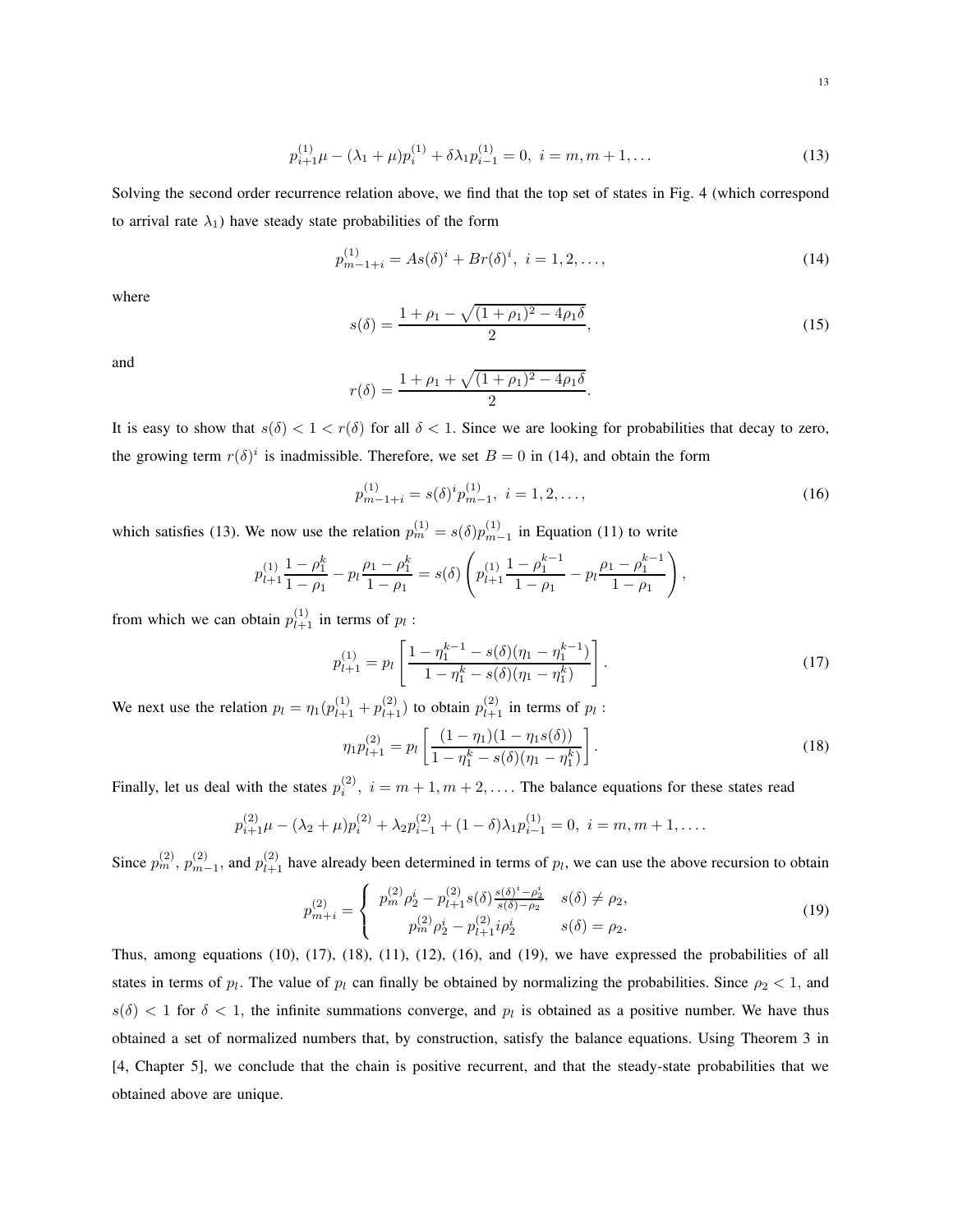Let us now proceed to obtain the LDE of the congestion probability. From (16) and (19), we can deduce that the congestion probability has *two* terms that decay exponentially in the buffer size:

$$
\mathbb{P}\{Q \ge M\} = Cs(\delta)^{M-l-k} + D\rho_2^{M-l-k},\tag{20}
$$

where  $C, D$  are constants. In order to compute the LDE, we need to determine which of the two exponential terms in (20) decays slower. It is seen by direct computation that  $s(\delta) \le \rho_2$  for  $\delta \le \delta^*$ , where  $\delta^*$  is given by (9). Thus, for erasure probabilities less than  $\delta^*$ ,  $\rho_2$  dominates the rate of decay of the congestion probability. Similarly, for  $\delta > \delta^*$ , we have  $s(\delta) > \rho_2$ , and the LDE is determined by  $s(\delta)$ . This proves the theorem.  $\Box$ 

## *B. Repetition of control packets*

Suppose we are given a control channel with probability of erasure  $\delta$  that is greater than the critical erasure probability in (9). This means that a two-threshold policy operating on this control channel has an LDE in the decaying portion of the curve in Fig. 5. In this situation, adding error protection to the control packets will reduce the effective probability of erasure, thereby improving the LDE. To start with, we consider the simplest form of adding redundancy to control packets, namely repetition.

Suppose that each control packet is transmitted n times by the observer, and that all  $n$  packets are communicated without delay. Assume that each of the n packets has a probability  $\delta$  of being lost, independently of other packets. The flow controller fails to switch to the lower input rate only if all  $n$  control packets are lost, making the effective probability of erasure  $\delta^n$ . In order to obtain the best possible LDE, the operating point must be in the flat portion of the LDE curve, which implies that the effective probability of erasure should be no more than  $\delta^*$ . Thus,  $\delta^n \leq \delta^*$ , so that the number of transmissions *n* should satisfy

$$
n \ge \frac{\log \delta^*}{\log \delta} \tag{21}
$$

in order to obtain the best possible LDE of  $\log \frac{1}{\rho_2}$ . If the value of  $\delta$  is close to 1, the number of repeats is large, and vice-versa.

#### V. OPTIMAL BANDWIDTH ALLOCATION FOR CONTROL SIGNALS

As discussed in the previous section, the LDE operating point of the two-threshold policy for any given  $\delta < 1$ , can always be 'shifted' to the flat portion of the curve by repeating the control packets sufficiently many times (21). This ignores the bandwidth consumed by the additional control packets.

While the control overheads constitute an insignificant part of the total communication resources in optical networks, they might consume a sizeable fraction of bandwidth in some wireless or satellite applications. In such a case, we cannot add an arbitrarily large amount of control redundancy without sacrificing some service bandwidth. Typically, allocating more resources to the control signals makes them more robust to erasures, but it also reduces the bandwidth available to serve data. To better understand this tradeoff, we explicitly model the service rate to be a function of the redundancy used for control signals. We then determine the optimal fraction of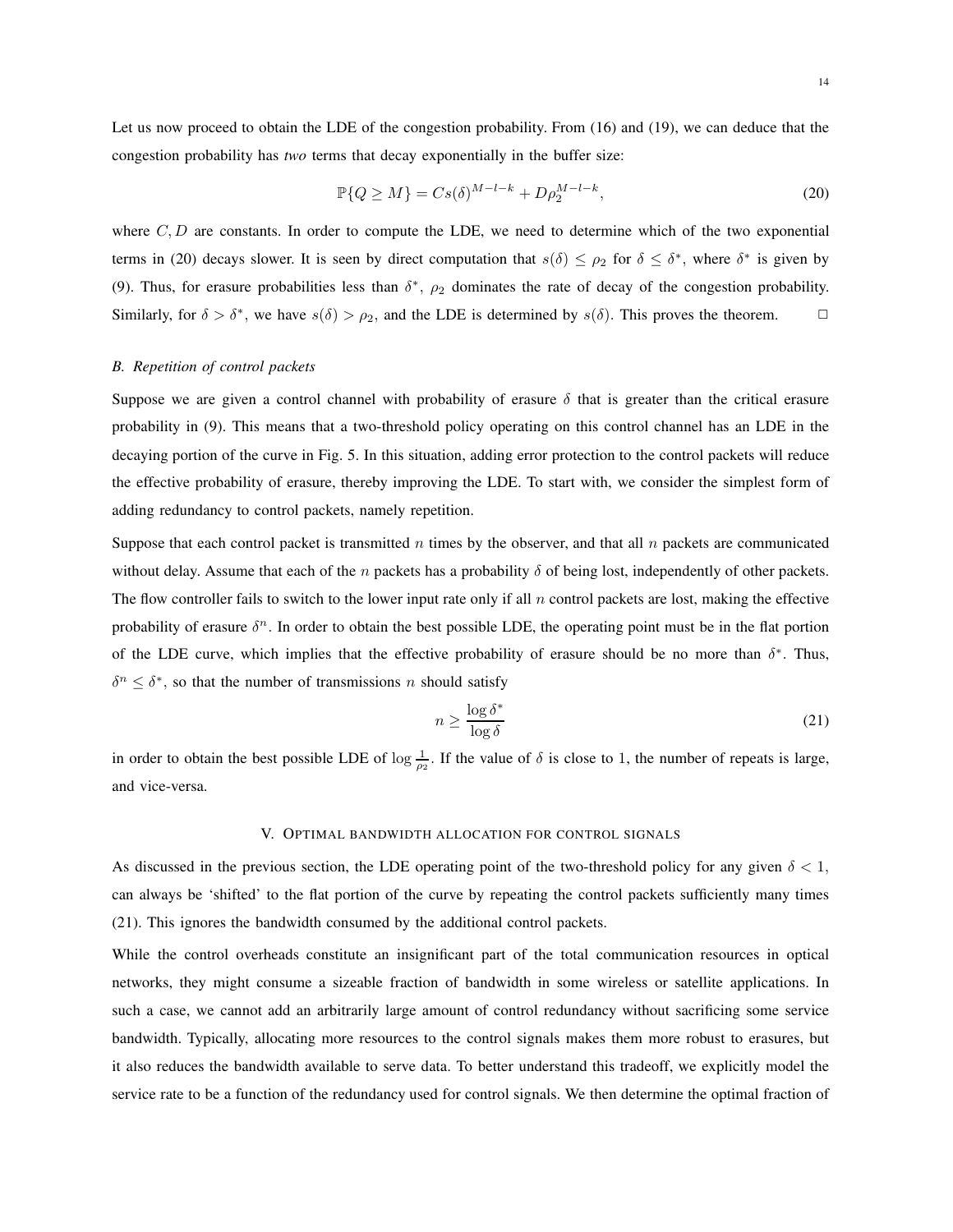bandwidth to allocate to the control packets, so as to achieve the best possible decay exponent for the congestion probability.

#### *A. Bandwidth sharing model*

Consider, for the time being, the simple repetition scheme for control packets outlined in the previous section. We assume that the queue service rate is linearly decreasing function of the number of repeats  $n - 1$ :

$$
\mu(n) = \mu \left[ 1 - \frac{n-1}{\Phi} \right].
$$
\n(22)

The above model is a result of the following assumptions about the bandwidth consumed by the control signals:

- $\mu$  corresponds to the service rate when no redundancy is used for the control packets ( $n = 1$ ).
- The amount of bandwidth consumed by the redundancy in the control signals is proportional to the number of repeats  $n - 1$ .
- The fraction of total bandwidth consumed by each repetition of a control packet is equal to  $1/\Phi$ , where  $\Phi > 0$  is a constant that represents how 'expensive' it is in terms of bandwidth to repeat control packets.

Thus, with  $n-1$  repetitions, the fraction of bandwidth consumed by the control information is  $\frac{n-1}{\Phi}$ , and the fraction available for serving data is  $1 - \frac{n-1}{\Phi}$ .

Let us denote by  $f$  the fraction of bandwidth consumed by the redundancy in the control information, so that  $f = \frac{n-1}{\Phi}$ , or  $n = \Phi f + 1$ . From (22), the service rate corresponding to the fraction f can be written as

$$
\mu(f) = \mu[1 - f].
$$

In what follows, we do not restrict ourselves to repetition of control packets, so that we are not constrained to integer values of n. Instead, we allow the fraction  $f$  to take continuous values, while still maintaining that the erasure probability corresponding to f is  $\delta^{\Phi f+1}$ . We refer to f as the 'fraction of bandwidth used for control', although it is really the fraction of bandwidth utilized by the *redundancy* in the control. For example,  $f = 0$  does not mean no control is used; instead, it corresponds to each control packet being transmitted just once.

## *B. Optimal fraction of bandwidth to use for control*

The problem of determining the optimal fraction of bandwidth to be used for control can be posed as follows: Given the system parameters  $\rho_1$ ,  $\rho_2$  and  $\Phi$ , and a control channel with some probability of erasure  $\delta \in [0,1)$ , find the optimal fraction of bandwidth  $f^*(\delta)$  to be used for control, so as to maximize the LDE of the congestion probability.

Let us define

$$
\rho_i(f) = \frac{\lambda_i}{\mu(f)} = \frac{\rho_i}{1 - f}, i = 1, 2,
$$
\n(23)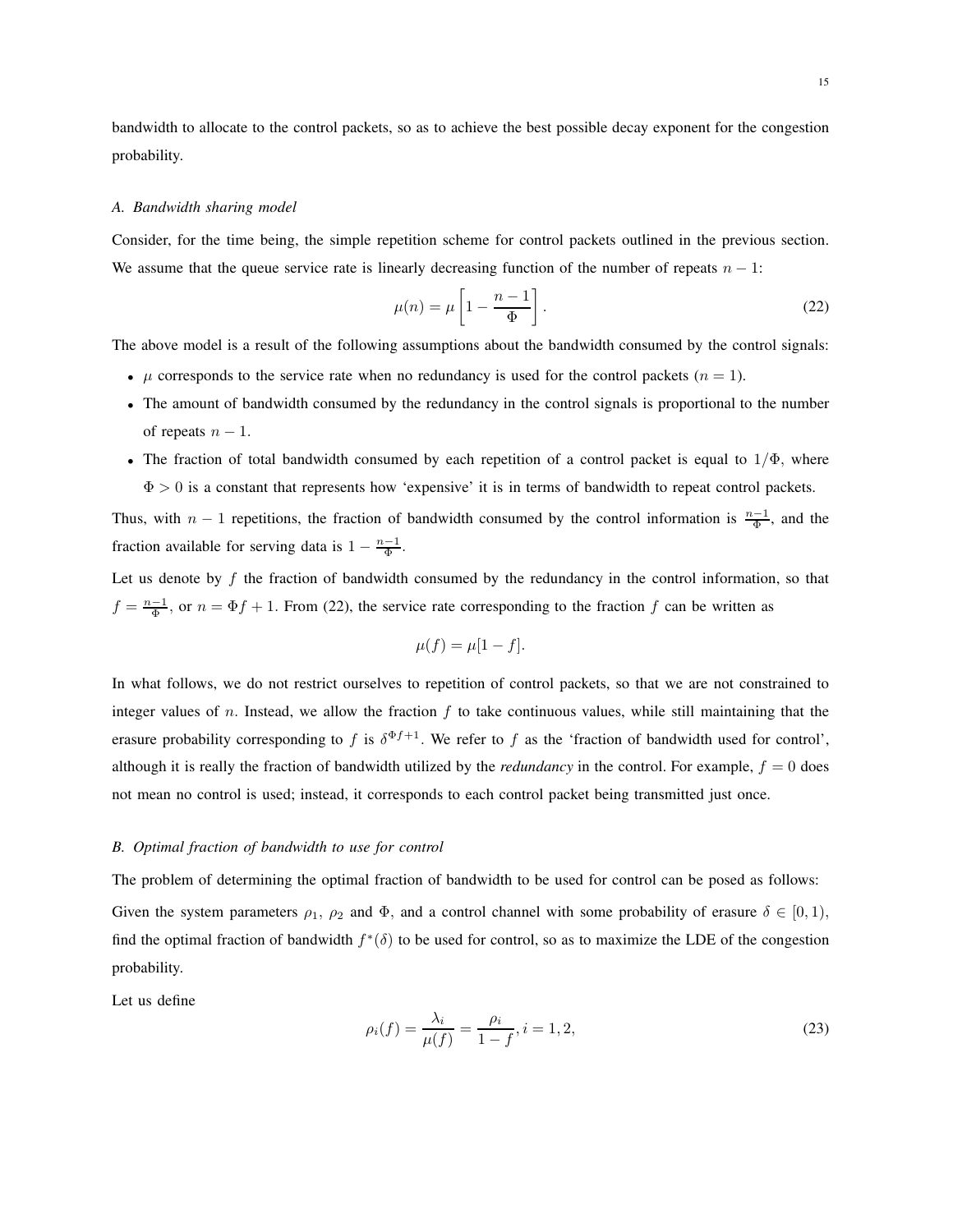as the effective server utilization corresponding to the reduced service rate  $\mu(f)$ . Accordingly, we can also define the effective knee point as

$$
\delta^*(f) = \frac{\rho_2}{\rho_1} \left( 1 + \frac{\rho_1 - \rho_2}{1 - f} \right),\tag{24}
$$

which is analogous to (9), with  $\rho_i(f)$  replacing  $\rho_i, i = 1, 2$ .

First, observe that for the queueing system to be stable, we need the effective service rate to be greater than the lower input rate  $\lambda_2$ . Thus, we see that  $\lambda_2 < \mu[1-f]$ , or  $f < 1 - \rho_2$ . Next, we compute the LDE corresponding to a given probability of erasure  $\delta$ , and fraction f of bandwidth used for control.

*Proposition 2:* For any  $\delta \in [0, 1)$  and  $f \in [0, 1 - \rho_2)$ , the corresponding LDE is given by

$$
E(\delta, f) = \begin{cases} \log \frac{1}{\rho_2(f)}, & \delta^{\Phi f + 1} \leq \delta^*(f), \\ \log \frac{1}{s(f, \delta)}, & \delta^{\Phi f + 1} > \delta^*(f), \end{cases}
$$
 (25)

where

$$
s(f,\delta) = \frac{1 + \rho_1(f) - \sqrt{(\rho_1(f) + 1)^2 - 4\delta^{\Phi f + 1} \rho_1(f)}}{2}.
$$

The derivation and expression for  $E(\delta, f)$  are analogous to (8), except that  $\rho_i$  is replaced with  $\rho_i(f)$ ,  $i = 1, 2$ , and  $\delta$  is replaced with the effective probability of erasure  $\delta^{\Phi f + 1}$ .

*Definition 3:* For any given  $\delta \in [0,1)$ , the optimal fraction  $f^*(\delta)$  is the value of f that maximizes  $E(\delta, f)$  in (25). Thus,

$$
f^*(\delta) = \operatorname{argmax}_{f \in [0, 1 - \rho_2)} E(\delta, f). \tag{26}
$$

Recall that the value of  $1/\Phi$  represents how much bandwidth is consumed by each added repetition of a control packet. We will soon see that Φ plays a key role in determining the optimal fraction of bandwidth to use for control. Indeed, we show that there are three different regimes for  $\Phi$  such that the optimal fraction  $f^*(\delta)$  exhibits qualitatively different behavior in each regime as a function of  $\delta$ . The three ranges of  $\Phi$  are: (i)  $\Phi \leq \underline{\Phi}$ , (ii)  $\Phi \geq \overline{\Phi}$ , and (iii)  $\underline{\Phi} < \Phi < \overline{\Phi}$ , where

$$
\begin{array}{rcl}\n\Phi &=& \frac{\rho_2 - \delta^*}{\log(\delta^*)(1 + \rho_1 - \rho_2)}, \\
\overline{\Phi} &=& \begin{cases}\n\frac{1}{\rho_1 - 1} & \rho_1 > 1 \\
\infty & \rho_1 \le 1\n\end{cases}.\n\end{array} \tag{27}
$$

It can be shown that  $\underline{\Phi} < \overline{\Phi}$  for  $\rho_2 < 1$ .

We shall refer to case (i) as the 'small  $\Phi$  regime', case (ii) as the 'large  $\Phi$  regime', and case (iii) as the 'intermediate regime'. We remark that whether a value of  $\Phi$  is considered 'small' or 'large' is decided entirely by  $\rho_1$  and  $\rho_2$ . Note that the large  $\Phi$  regime is non-existent if  $\rho_1 \leq 1$ , so that even if  $\Phi$  is arbitrarily large, we would still be in the intermediate regime.

The following theorem, which is our main result for this section, specifies the optimal fraction of bandwidth  $f^*(\delta)$ , for each of the three regimes for  $\Phi$ .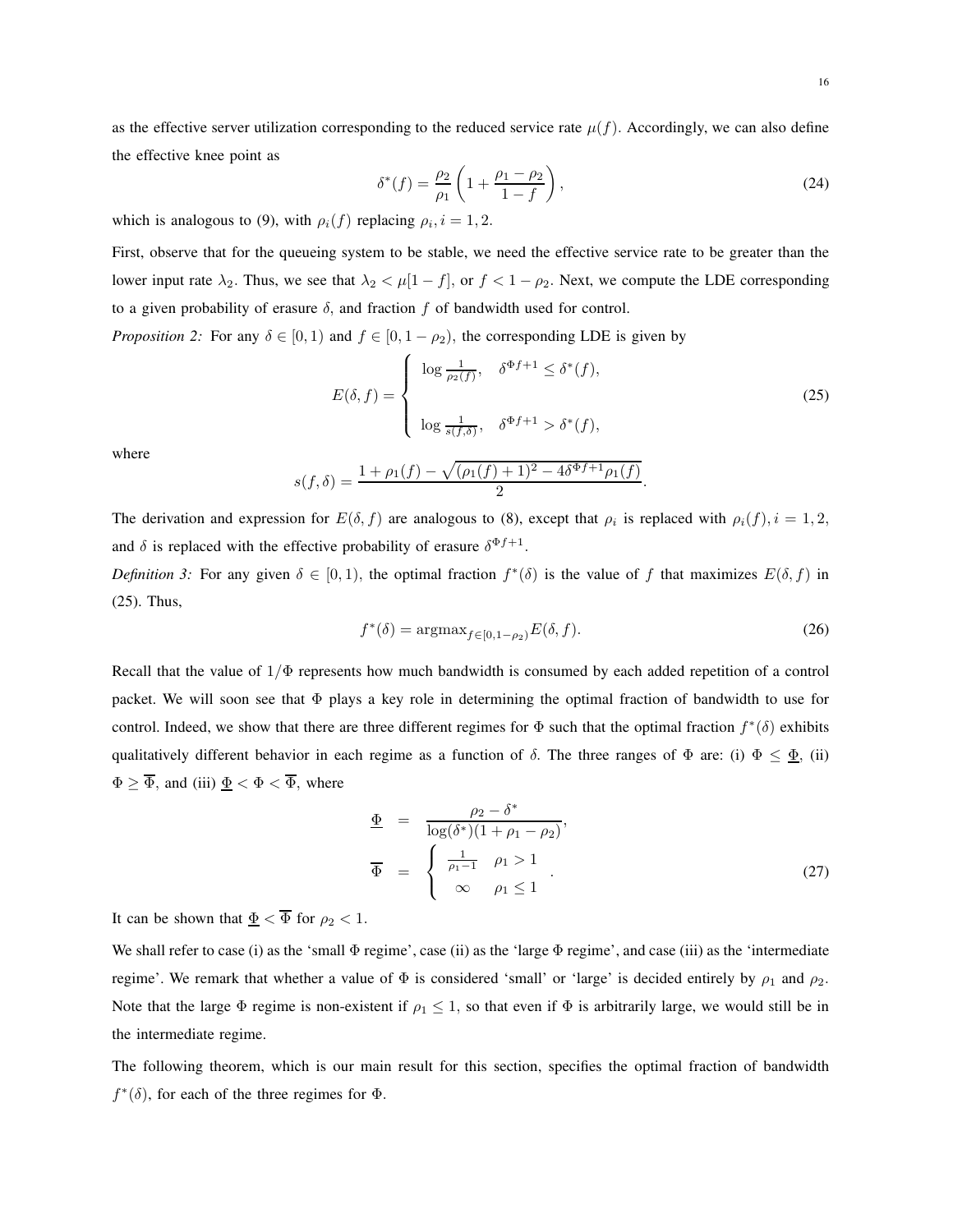*Theorem 3:* For a given  $\rho_1$  and  $\rho_2$ , the optimal fraction of bandwidth  $f^*(\delta)$  to be used for control, has one of the following forms, depending on the value of  $\Phi$ :

- (i) Small  $\Phi$  regime  $(\Phi \leq \underline{\Phi})$ :  $f^*(\delta) = 0$ ,  $\forall \delta \in (0, 1)$ .
- (ii) Large  $\Phi$  regime ( $\Phi \geq \overline{\Phi}$ ):

$$
f^*(\delta) = \begin{cases} 0, & \delta \in [0, \delta^*] \\ \hat{f}(\delta), & \delta \in (\delta^*, 1) \end{cases}
$$

where  $\hat{f}(\delta)$  is the unique solution to the transcendental equation

$$
\delta^{\Phi\hat{f}+1} = \frac{\rho_2}{\rho_1} \left( 1 + \frac{\rho_1 - \rho_2}{1 - \hat{f}} \right). \tag{28}
$$

(iii) Intermediate regime  $(\underline{\Phi} < \Phi < \overline{\Phi})$ : there exist  $\delta'$  and  $\delta''$  such that  $\delta^* < \delta' < \delta'' < 1$ , and the optimal fraction is given by

$$
f^*(\delta) = \begin{cases} 0, & \delta \in [0, \delta^*] \\ \hat{f}(\delta), & \delta \in (\delta^*, \delta') \\ \tilde{f}(\delta), & \delta \in (\delta', \delta'') \\ 0, & \delta \in (\delta'', 1) \end{cases}
$$

where  $\hat{f}(\delta)$  is given by (28) and  $\tilde{f}(\delta)$  is the unique solution in  $(0, 1 - \rho_2)$  to the transcendental equation

$$
\delta^{\Phi\tilde{f}+1}[\Phi(1-\tilde{f})\log\delta^*+1] = s(\tilde{f},\delta). \tag{29}
$$

,

The proof of the above theorem is not particularly interesting, and is postponed to the appendix. Instead, we provide some intuition about the optimal solution.

#### *C. Discussion of the optimal solution*

*1) Erasure probability less than*  $\delta^*$ : In all three regimes, we find that  $f^*(\delta) = 0$  for  $\delta \in [0, \delta^*]$ . This is because, as shown in Fig. 5, the LDE has the highest possible value of  $-\log \rho_2$  for  $\delta$  in this range, and there is nothing to be gained from adding any control redundancy.

*2) Small* Φ *regime:* In case (i) of the theorem, it is optimal to not apply any control redundancy at all. That is, the best possible LDE for the congestion probability is achieved by using a single control packet every time the observer intends to switch the input rate. In this regime, the amount of service bandwidth lost by adding any control redundancy at all, hurts us more than the gain obtained from the improved erasure probability. The plot of the optimal LDE as a function of  $\delta$  for this regime is identical to Fig. 5, since no redundancy is applied.

3) Large  $\Phi$  *regime:* Case (ii) of the theorem deals with the large  $\Phi$  regime. For  $\delta > \delta^*$ , the optimal  $f^*(\delta)$  in this regime is chosen as the fraction f for which the knee point  $\delta^*(f)$  equals the effective erasure probability  $\delta^{\Phi f+1}$ . This fraction is indeed  $\hat{f}$ , defined by (28). Fig. 6(a) shows a plot of the optimal fraction (solid line) as a function of  $\delta$ . In this example,  $\rho_1 = 1.2$ ,  $\rho_2 = 0.3$ , and  $\Phi = 10$ . The resulting optimal LDE is equal to  $\log \frac{1-\hat{f}(\delta)}{\rho_2}$  for  $\delta > \delta^*$ . The optimal LDE is shown in Fig. 6(b) with a solid line.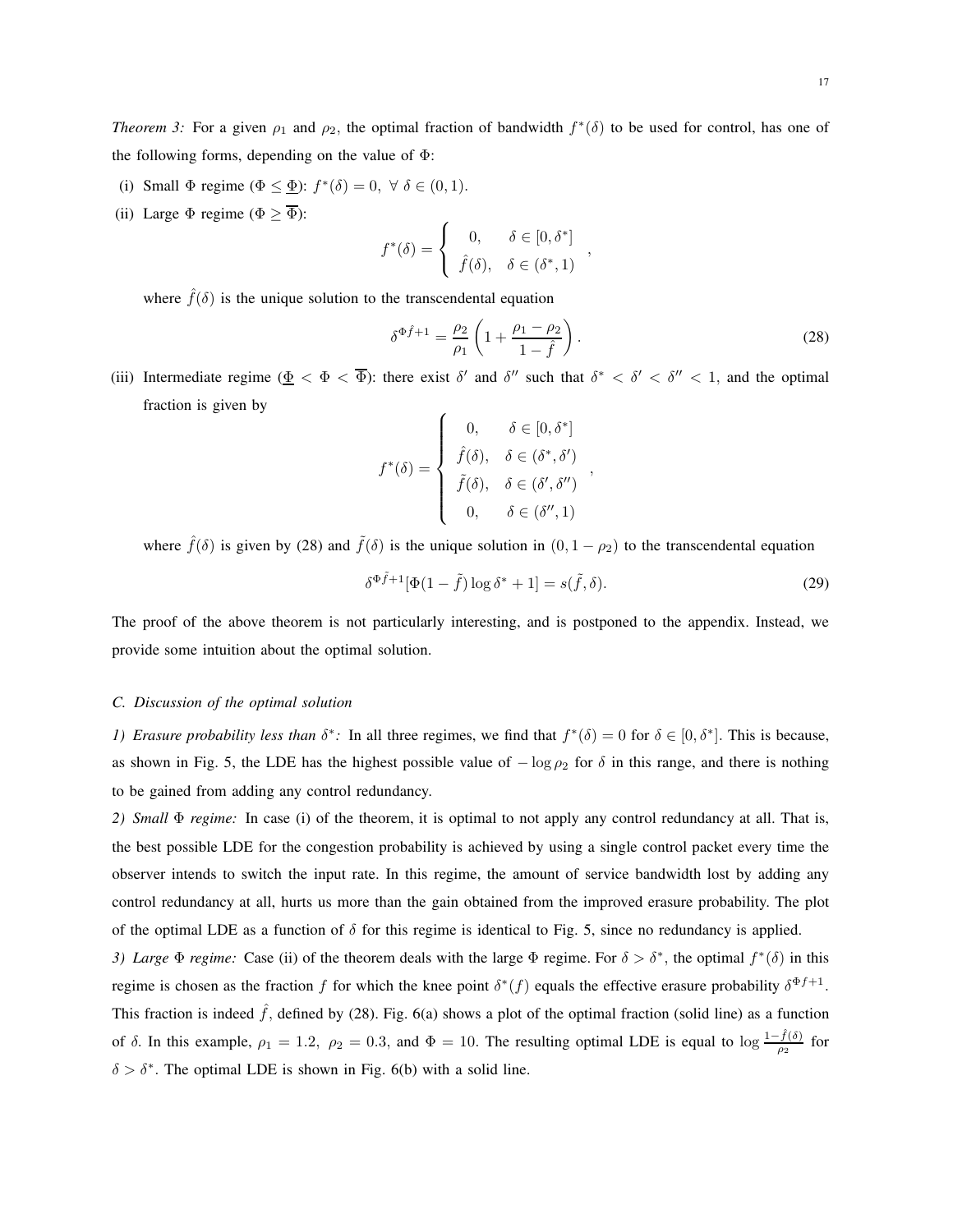

Fig. 6. (a) Optimal fraction  $f^*(\delta)$  for the large  $\Phi$  regime, and the fraction for the naïve strategy (b)The corresponding LDE curves

*4) Comparison with na¨ıve repetition:* It is interesting to compare the optimal solution in the large Φ regime to the 'naïve' redundancy allocation policy mentioned in equation (21). Recall that the naïve policy simply repeats the control packets to make the effective erasure probability equal to the critical probability  $\delta^*$ , without taking into account any service bandwidth penalty that this might entail. Let us see how the naïve strategy compares to the optimal solution if the former is applied to a system with a finite Φ. This corresponds to a network with limited communication resources in which the control mechanisms are employed without taking into account the bandwidth that they consume.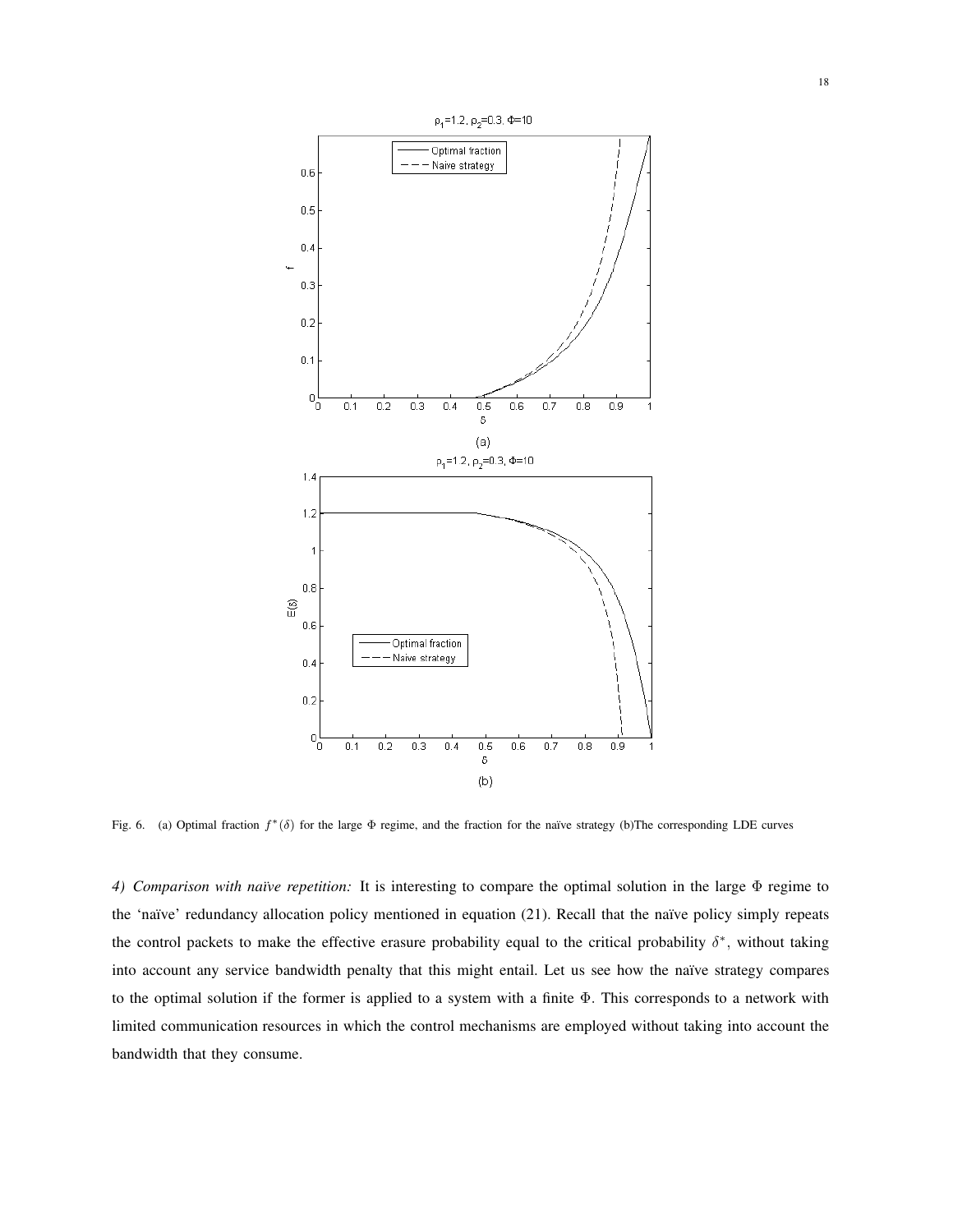The fraction of bandwidth occupied by the repeated control packets can be found using (21) to be

$$
f = \frac{1}{\Phi} \left( \frac{\log \delta^*}{\log \delta} - 1 \right),\,
$$

where we have ignored integrality constraints on the number of repeats. A plot of this fraction is shown in Fig. 6(a), and the corresponding LDE in Fig. 6(b), both using dashed lines. As seen in the figure, the naive strategy is more aggressive in adding redundancy than the optimal strategy, since it does not take into account the loss in service rate ensuing from the finiteness of  $\Phi$ . The LDE of the naïve strategy is strictly worse for  $\delta > \delta^*$ . In fact the naïve strategy causes instability effects for some values of  $\delta$  close to 1 by over-aggressive redundancy addition, which throttles the service rate  $\mu(f)$  to values below the lower arrival rate  $\lambda_2$ . This happens at the point where the LDE reaches zero in Fig. 6(b). The naïve strategy has even worse consequences in the other two regimes. However, we point out that the repetition strategy approaches the optimal solution as  $\Phi$  becomes very large.

*5) Intermediate regime:* Case (iii) in the theorem deals with the intermediate regime. For  $\delta > \delta^*$ , the optimal fraction begins to increase along the curve  $\hat{f}(\delta)$  exactly like in the large  $\Phi$  regime (see Fig. 7). That is, the effective erasure probability is made equal to the knee point. However, at a particular value of erasure probability, say  $\delta'$ , the optimal fraction begins to decrease sharply from the  $\hat{f}(\delta)$  curve, and reaches zero at some value  $\delta''$ . Equation (29) characterizes the optimal fraction for values of  $\delta$  in  $(\delta', \delta'')$ . No redundancy is applied for  $\delta \in (\delta'', 1)$ . For this range of erasure probability, the intermediate regime behaves more like the small  $\Phi$  regime (case(i)). Thus, the intermediate  $\Phi$  regime resembles the large  $\Phi$  regime for small enough erasure probabilities  $\delta < \delta'$ , and the small  $\Phi$  regime for large erasure probability  $\delta > \delta''$ . There is also a non empty 'transition interval' in between the two, namely  $(\delta', \delta'')$ .

#### VI. QUEUE LENGTH INFORMATION AND SERVER ALLOCATION POLICIES

In this section, we discuss the role of queue length information on server allocation policies in a single server queue. We mentioned earlier that queue aware resource allocation policies tend to allocate a higher service rate to longer queues, and vice-versa. Intuitively, if the controller is frequently updated with accurate queue length information, the service rate can be adapted to closely reflect the changing queue length. However, if the queue length information is infrequently conveyed to the controller, we can expect a larger queue length variance, and hence a higher probability of congestion. We study this tradeoff between the probability of congestion and the rate of queue length information in a single server queue.

Fig. 8 depicts a single server queue with Poisson inputs of rate  $\lambda$ . An observer watches the queue evolution and sends control information to the to the service rate controller, which changes the service rate  $S(t)$  based on the control information it receives. The purpose of the observer-controller subsystem is to assign service rates at each instant so as to control congestion in the queue.

For analytical simplicity, we assume that the service rate at any instant is chosen to be one of two distinct values:  $S(t) \in {\mu_1, \mu_2}$ , where  $\mu_2 > \mu_1$  and  $\mu_2 > \lambda$ . The control decisions are sent by the observer in the form of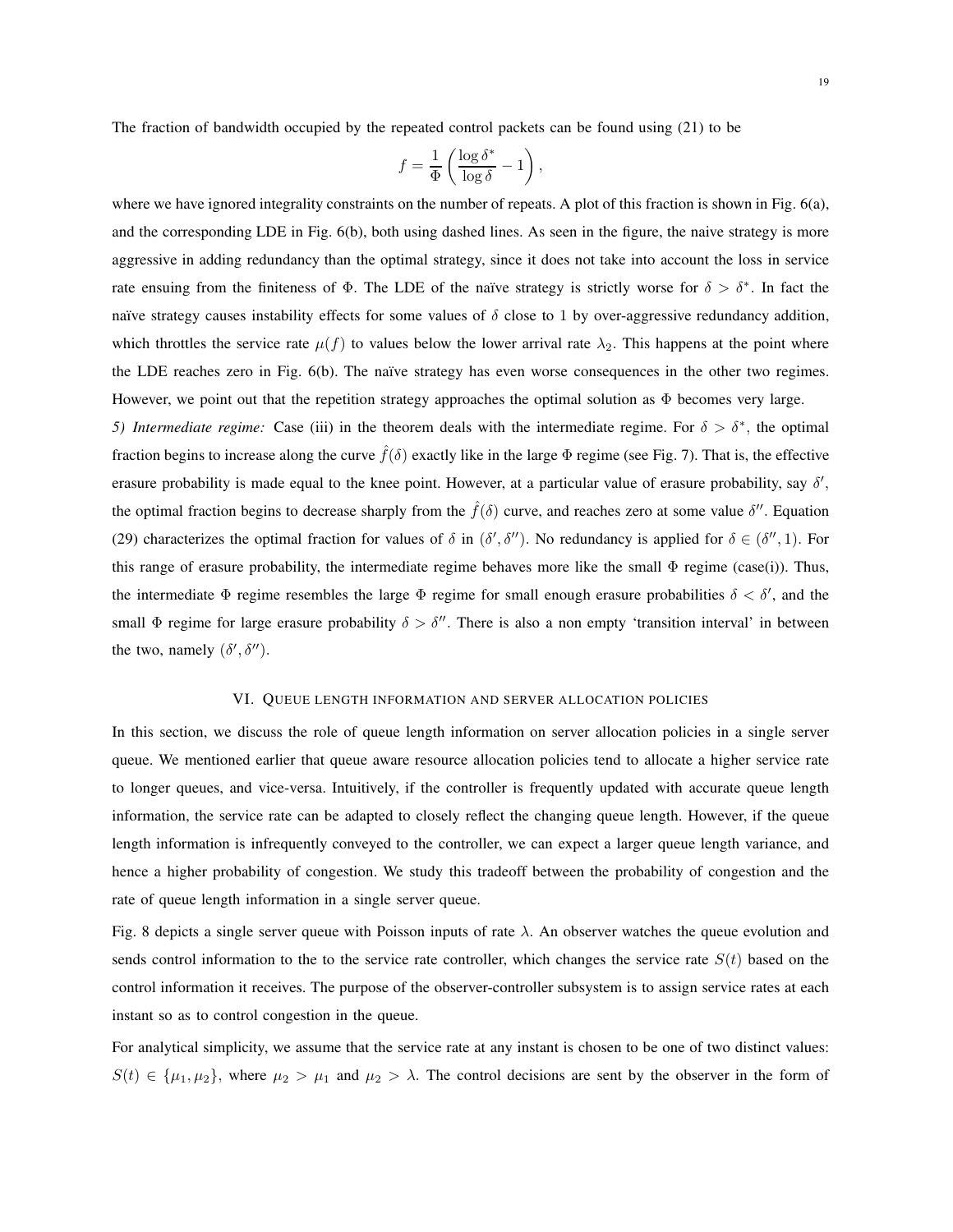

Fig. 7. (a) Optimal control fraction  $f^*(\delta)$  for the intermediate regime (b) The corresponding LDE

information-less packets. Upon receiving a control packet, the rate controller switches the service rate from one to the other. As before, we only focus on Markovian control policies, which are defined analogously to (1). Note that if there is no restriction imposed on using the higher service rate  $\mu_2$ , it is optimal to use it all the time, since the congestion probability can be minimized without using any control information. However, in a typical queueing system with limited resources, it may not be possible to use higher service rate at all times. There could be a cost per unit time associated with using the faster server, which restricts its use when the queue occupancy is high. Alternately, one could explicitly restrict the use of the faster server by allowing its use only when the queue occupancy is over a certain threshold value. In this paper, we impose the latter constrain, i.e., when the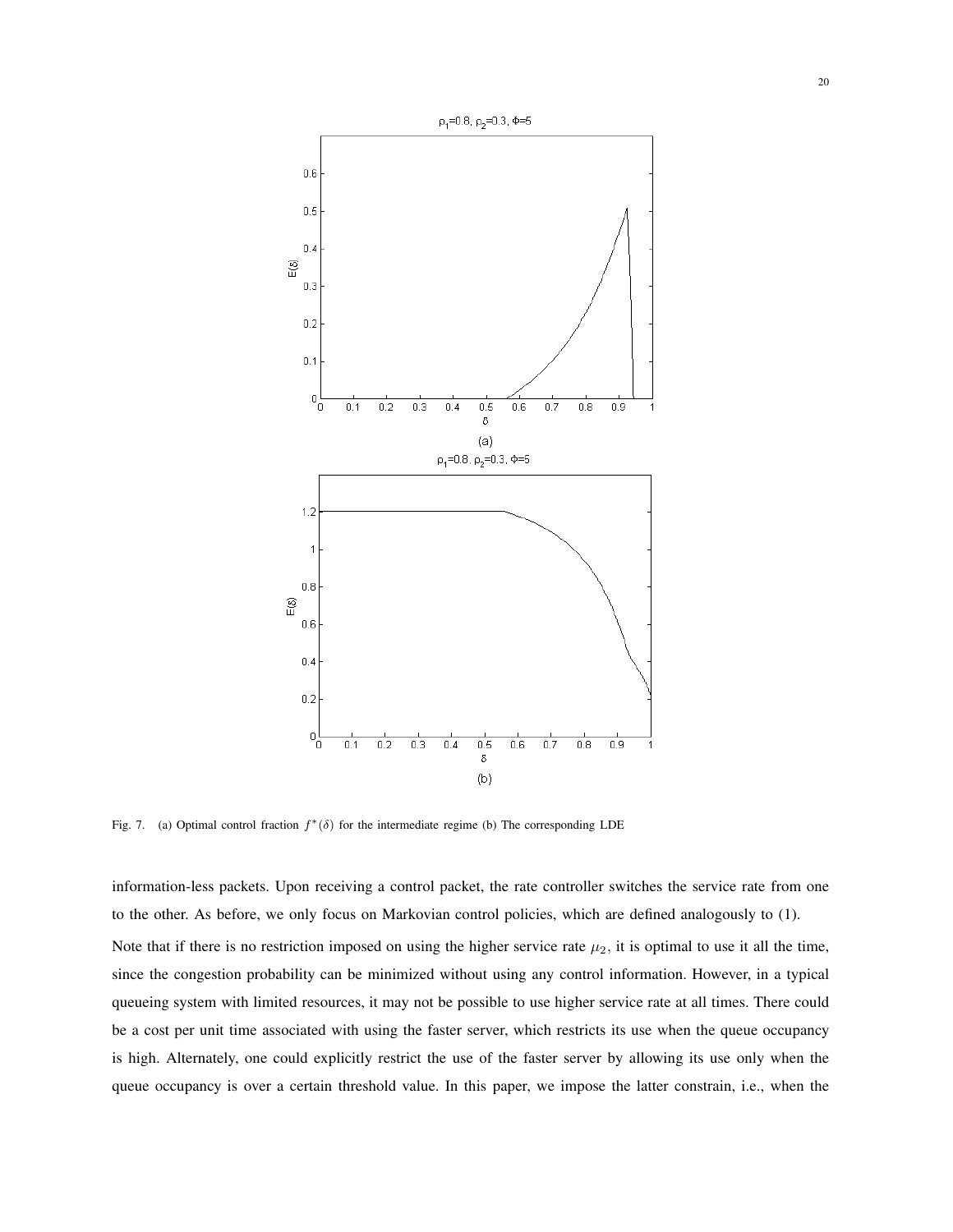

Fig. 8. A single server queue with service rate control.



Fig. 9. The Markov process corresponding to the two-threshold server allocation policy.

queue length is no more than some threshold l, we are forced to use the lower service rate  $\mu_1$ . If the queue length exceeds l, we are allowed to use the higher rate  $\mu_2$  without any additional cost until the queue length falls back to  $l<sup>5</sup>$ 

It turns out that this model is, in a certain sense, dual to the flow control problem considered earlier in this paper. In fact, for every Markovian flow control policy operating on the queue in Fig. 1, it is possible to identify a corresponding server allocation policy which has identical properties. For example, we can define a two threshold server allocation policy analogously to the flow control policy as follows:

The service rates are switched at two distinct queue length thresholds  $l$  and  $m$ . Specifically, when the queue length grows past m, the service rate switches to  $\mu_2$ . Once the higher service rate is employed, it is maintained until the queue length falls back to  $l$ , at which time the service rate switches back to  $\mu_1$ . The Markov process corresponding to the two-threshold server allocation policy is depicted in Fig. 9.

Evidently, the Markov chain in Fig. 9 has the same structure as the chain in Fig. 2, and therefore can be analyzed in the same fashion. In particular, we can derive the control rate vs. congestion probability tradeoff, along the same lines as equations (4) and (5). The following result regarding the two threshold server allocation policy, can be derived along the lines of Proposition 1 and Theorem 1.

*Theorem 4:* Suppose that k goes to infinity sub-linearly in the buffer size M, in a two threshold server allocation policy. Then, the LDE can be maintained constant at

$$
E=\log\frac{\mu_2}{\lambda},
$$

<sup>5</sup>Recall that in the flow control problem, the threshold  $l$  was derived from a throughput constraint.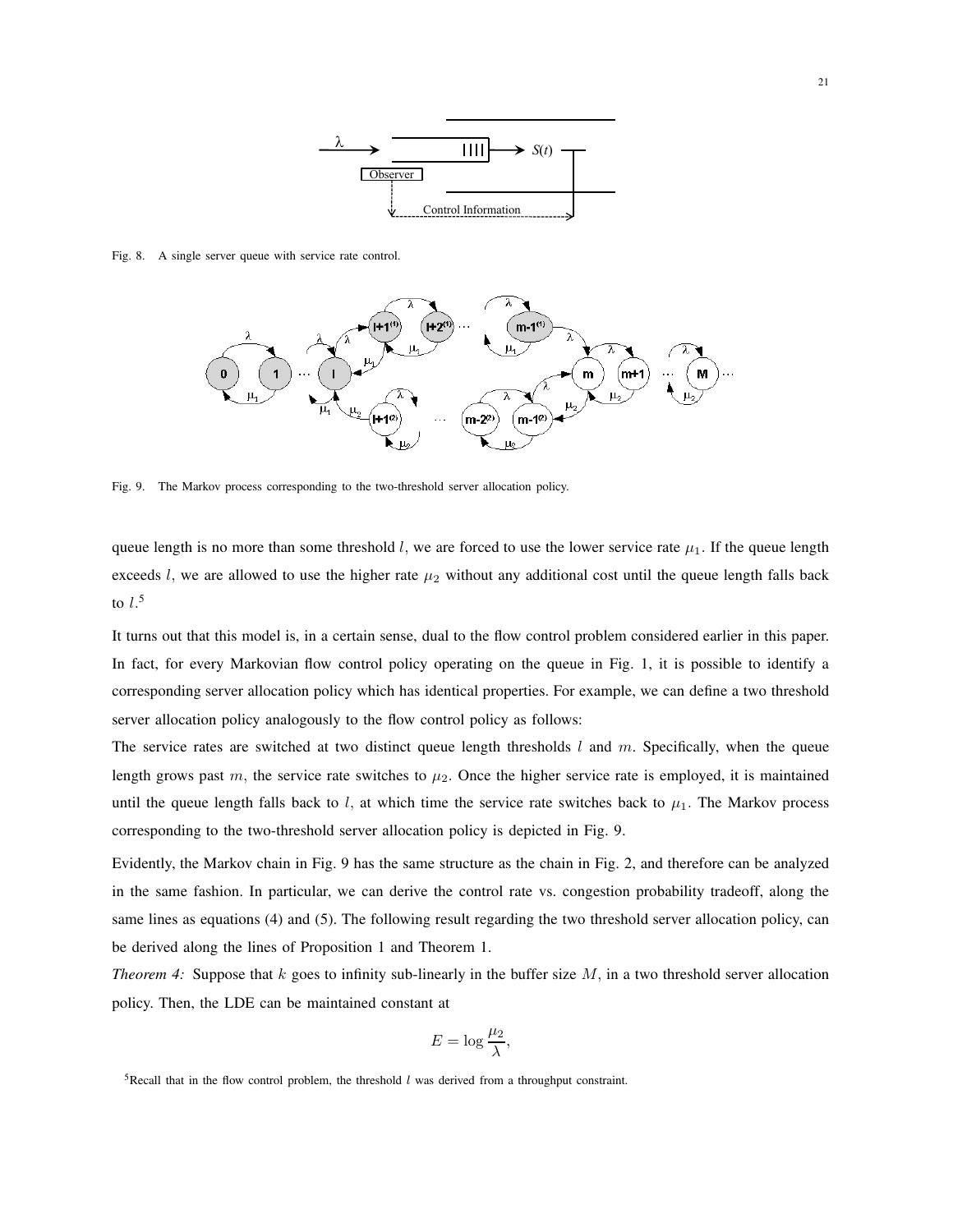while the control rate can be made arbitrarily small. Further, the two threshold policy has the largest possible congestion probability LDE among all server allocation policies, for any rate of control.

The above result shown the optimality of the two threshold policy with respect to the congestion probability exponent. Next, if the control signals that lead to switching the service rate are subject to erasures (as detailed in Section IV), we can show that the LDE behaves exactly as in Theorem 2.

In essence, we conclude that both the flow control and resource allocation problems in a single server queue lead to the same mathematical framework, and can thus be treated in a unified fashion.

## VII. CONCLUSIONS

The goal of this paper was to study the role played by queue length information in flow control and resource allocation policies. Specifically, we deal with the question of how often queue length information needs to be conveyed in order to effectively control congestion. To our knowledge, this is the first attempt to analytically study this particular tradeoff. Since this tradeoff is difficult to analyze in general networks, we consider a simple model of a single server queue in which the control decisions are based on the queue occupancy. We learned that in the absence of control channel erasures, the control rate needed to ensure the optimal decay exponent for the congestion probability can be made arbitrarily small. However, if control channel erasures occur probabilistically, we showed the existence of a critical erasure probability threshold beyond which the congestion probability undergoes a drastic increase due to the frequent loss of control packets. Finally, we determine the optimal amount of error protection to apply to the control signals by using a simple bandwidth sharing model. For erasure probabilities larger than the critical value, a significant fraction of the system resources may be consumed by the control signals, unlike in the erasure-free scenario. We also pointed out that allocating control resources without considering the bandwidth they consume, might have adverse effects on congestion. We also observed that the sever allocation problem and the flow control problem can be treated in a mathematically unified manner.

## APPENDIX

Given  $\Phi$  and  $\delta$  we want to find the fraction f that satisfies (26). As shown in figure 5, the LDE curve for  $f = 0$ is flat and has the highest possible value of  $-\log\rho_2$  for  $\delta \in [0, \delta^*]$ . Indeed, for  $\delta$  in the above range, using any strictly positive fraction f would reduce the LDE to  $\log \frac{1-f}{\rho_2}$ . This implies that the optimal fraction

$$
f^*(\delta)=0,\ \delta\in[0,\delta^*].
$$

Thus, the problem of finding the optimal  $f^*(\delta)$  is non-trivial only for  $\delta \in (\delta^*, 1)$ . We begin our exposition regarding the optimal fraction with two simple propositions.

*Proposition 3:* For any given  $\delta \in (\delta^*, 1)$ , the optimal fraction  $f^*(\delta)$  is such that the effective erasure probability  $\delta^{\Phi f^*+1}$  cannot be strictly lesser than the knee point of the curve  $E(\delta, f^*)$ . That is,  $\delta^*(f^*) \leq \delta^{\Phi f^*+1}$ ,  $\delta \in (\delta^*, 1)$ . *Proof:* Suppose the contrary, i.e, for some  $\delta \in (\delta^*, 1)$ , the optimal  $f^*$  is such that  $\delta^*(f^*) > \delta^{\Phi f^*+1}$ . The optimal LDE would then be  $E(\delta, f^*) = -\log \rho_2(f^*) = \log \frac{1-f^*}{\rho_2}$  $\frac{-f}{\rho_2}$ . Continuity properties imply that  $\exists \xi > 0$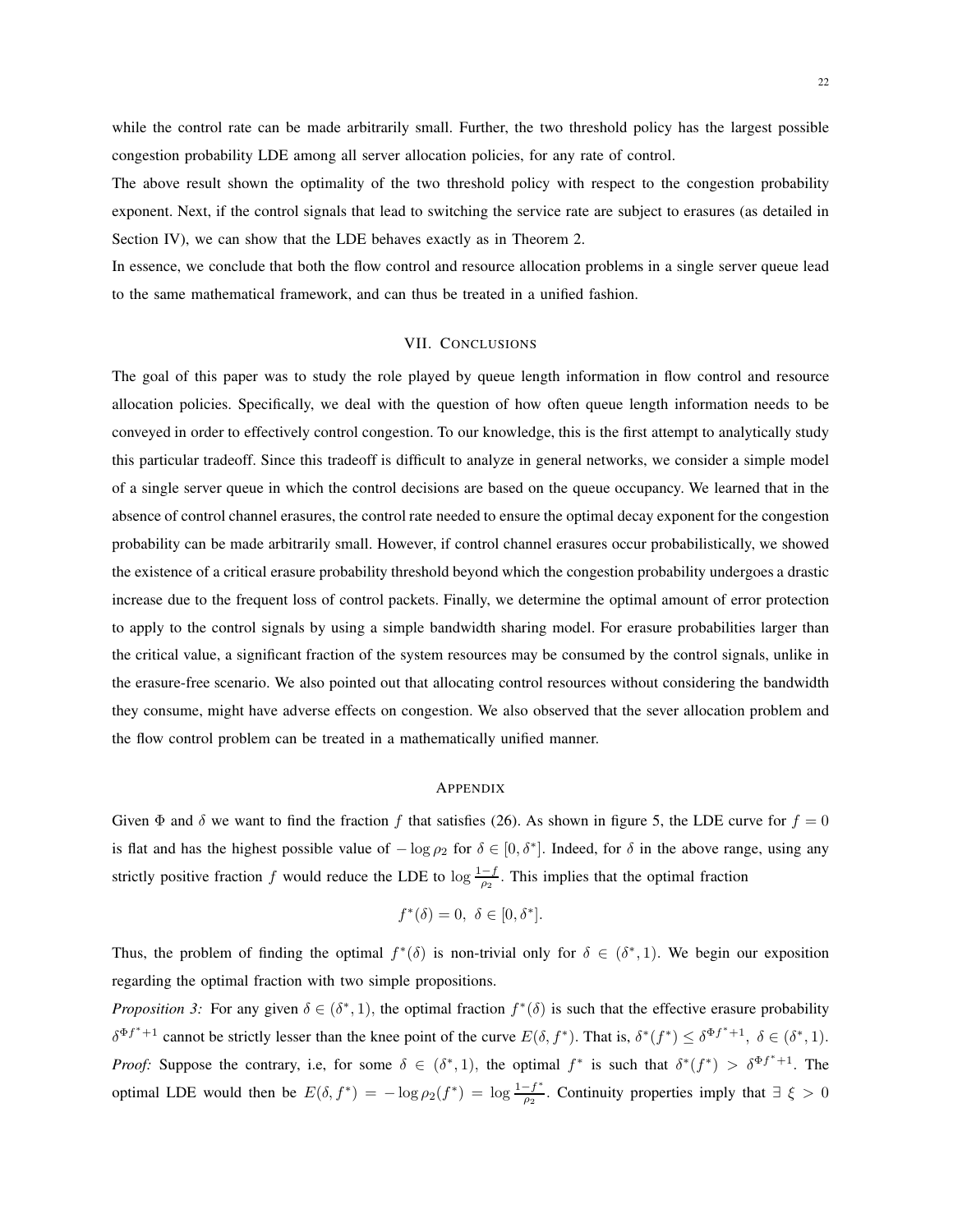for which  $\delta^*(f^* - \xi) > \delta^{\Phi(f^* - \xi) + 1}$ . Thus, if we use the smaller fraction  $f^* - \xi$  for control, the LDE would be  $E(\delta, f^* - \xi) = \log \frac{1 - f^* + \xi}{\rho_2}$  $\frac{f^*+\xi}{\rho_2}$ . Since this value is greater than the "optimal value"  $E(\delta, f^*)$ , we arrive at a  $\Box$ contradiction.  $\Box$ 

*Proposition 4:* For a given  $\delta \in (\delta^*, 1)$ , there exists a unique fraction  $\hat{f}(\delta) \in (0, 1 - \rho_2)$  such that the knee point  $\delta^*(\hat{f})$  equals the effective erasure probability  $\delta^{\Phi\hat{f}+1}$ . Furthermore, the optimal fraction  $f^*(\delta)$  lies in the interval  $[0, \hat{f}(\delta)].$ 

*Proof:* The knee point corresponding to any fraction f is given by (24). Therefore, if there exists a fraction  $\hat{f}$  for which  $\delta^*(\hat{f}) = \delta^{\Phi \hat{f}+1}$ , then  $\hat{f}$  satisfies

$$
\delta^{\Phi \hat{f}+1} = \frac{\rho_2}{\rho_1} \left( 1 + \frac{\rho_1 - \rho_2}{1 - \hat{f}} \right). \tag{30}
$$

The transcendental equation in (30) has a solution in  $(0, 1 - \rho_2)$  for any given  $\delta \in (\delta^*, 1)$ . This can be shown by applying the intermediate value theorem to the difference of the right and left hand side functions in the equation. The uniqueness of  $\hat{f}$  follows from the monotonicity properties of the right and left hand side functions.  $\Box$ To prove the second statement, suppose that  $f^* > \hat{f}$ . Since the knee point (24) is monotonically strictly increasing in f, we have  $\delta^*(f^*) > \delta^*(\hat{f}) = \delta^{\Phi \hat{f}+1} > \delta^{\Phi \hat{f}+1}$ . This contradicts Proposition 3.

The above proposition shows that the optimal fraction lies in the interval  $[0, \hat{f}(\delta)]$ . Thus, for a given  $\delta > \delta^*$ , we seek  $f^*(\delta) \in [0, \hat{f}(\delta)]$  for which  $s(f, \delta)$  (defined in Proposition 2) is minimized. In particular, if  $s(f, \delta)$  is monotonically decreasing in  $[0, \hat{f}(\delta)]$  for some  $\delta$ , then clearly,  $f^*(\delta) = \hat{f}(\delta)$ . The following proposition asserts the condition under which  $s(f, \delta)$  is monotonically decreasing.

*Proposition 5:* For some  $\delta > \delta^*$ , suppose the following inequality holds

$$
\delta^{\Phi\hat{f}+1}[\Phi(1-\hat{f})\log\delta+1] \le \frac{\rho_2}{1-\hat{f}}.\tag{31}
$$

Then,  $f^*(\delta) = \hat{f}(\delta)$ .

*Proof:* Fix  $\delta > \delta^*$ . By direct computation, we find that

$$
s'(f, \delta) \le 0 \iff \delta^{\Phi f + 1}[\Phi(1 - f) \log \delta + 1] \le s(f, \delta).
$$

However, since the left side of the inequality above is strictly increasing in f, we find that  $s(f, \delta)$  is monotonically decreasing whenever

$$
\delta^{\Phi \hat{f}+1}[\Phi(1-\hat{f})\log\delta+1] \leq s(\hat{f}(\delta),\delta) = \frac{\rho_2}{1-\hat{f}},
$$

where the last equality follows from the definition of  $\hat{f}$ . Thus, if (31) is satisfied for a particular  $\delta$ ,  $s(f, \delta)$  is decreasing in f, and hence the optimal fraction is given by  $f^*(\delta) = \hat{f}(\delta)$ .

Now, suppose that  $\Phi > \underline{\Phi}$ . Upon rearrangement, this implies that  $\delta^*[\Phi \log \delta^* + 1] < \rho_2$ . In other words, (31) is satisfied with strict inequality, at  $\delta = \delta^*$ . By continuity, we can argue that there exist a range  $\delta \in (\delta^*, \delta')$  for which (31) is satisfied. By Proposition 5, we have  $f^*(\delta) = \hat{f}(\delta)$ ,  $\delta \in (\delta^*, \delta')$ , which partially proves part (iii) of the theorem. Note that  $\delta'$  is the smallest value of the erasure probability, if any, for which the strict monotonicity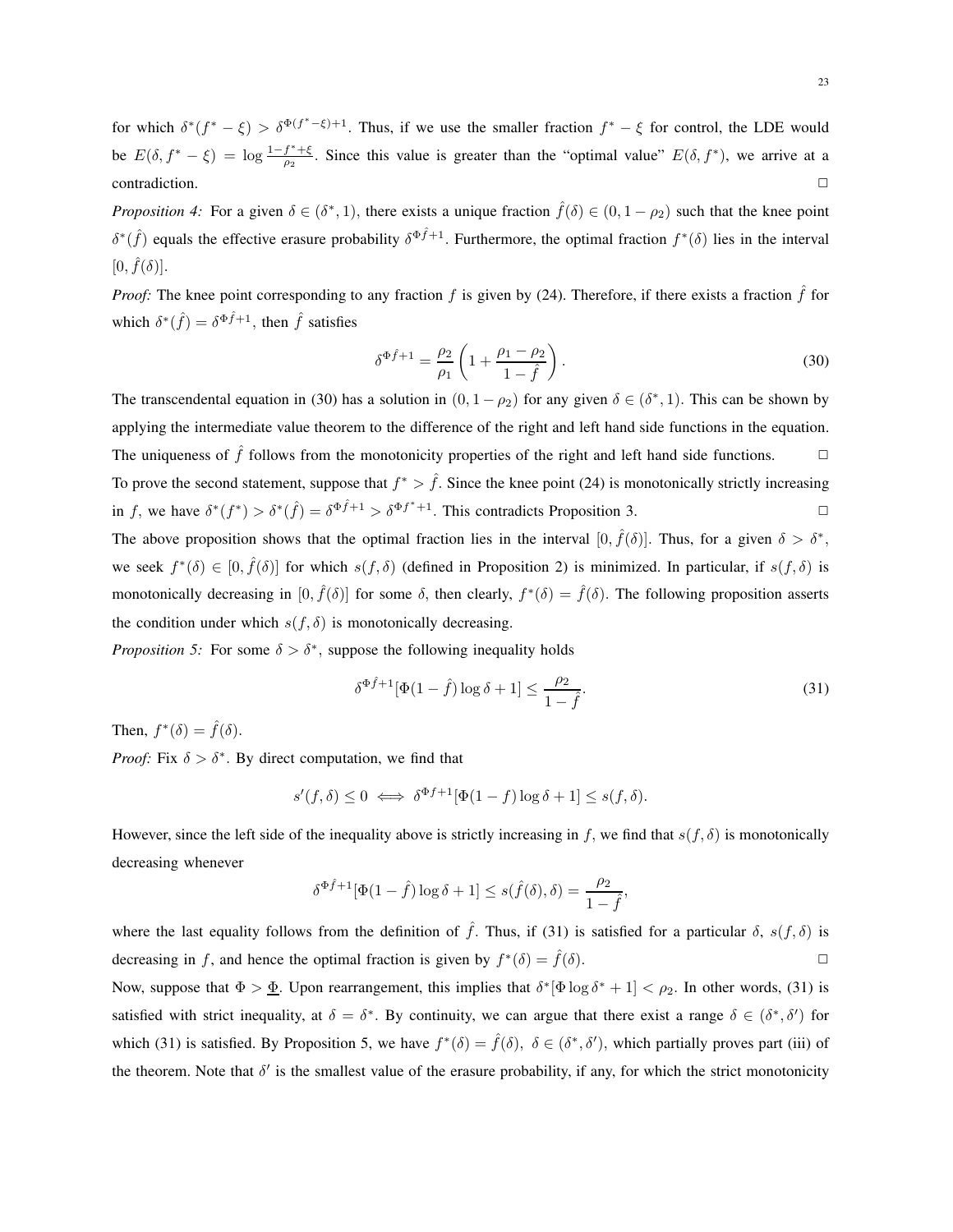of  $s(f, \delta)$  (as a function of f) is compromised. As argued in Proposition 5, this implies (31) holds with equality. A simple rearrangement yields a transcendental equation for  $\delta'$ 

$$
\frac{\rho_1}{\rho_1 - \rho_2 + 1 - \hat{f}(\delta')} = 1 + \Phi(1 - \hat{f}(\delta')) \log \delta'
$$
\n(32)

Using basic calculus, it is possible to show that there always exists a solution  $\delta' < 1$  to (32) if  $\rho_1 < 1$ . However, if  $\rho_1 > 1$ , there exists a solution iff  $\Phi < \frac{1}{\rho_1 - 1} = \overline{\Phi}$ . In particular, if  $\Phi > \overline{\Phi}$ , we have that  $s(f, \delta)$  is monotonically decreasing in f for all  $\delta$ , so that  $f^*(\delta) = \hat{f}(\delta)$  for all  $\delta \in (\delta^*, 1]$ . This proves part (ii) of the theorem. On the other hand suppose that  $\underline{\Phi} < \Phi < \overline{\Phi}$ . (It is straightforward to show that  $\underline{\Phi} < \overline{\Phi}$ .) Then a solution  $\delta' < 1$  to (32) exists, and for  $\delta > \delta'$ , the optimal fraction is no longer equal to  $\hat{f}(\delta)$ . It can also be shown that the existence of  $\delta' < 1$  guarantees the existence of another  $\delta'' > \delta'$  such that  $s(f, \delta)$  is *increasing* in f for each  $\delta \in (\delta'', 1)$ . In such a case,  $f^*(\delta)$  would be equal to zero.

*Proposition 6:* For some  $\delta > \delta^*$ , suppose the following inequality holds

$$
\delta[\Phi \log \delta + 1] \ge \frac{1 + \rho_1 - \sqrt{(1 + \rho_1)^2 - 4\delta \rho_1}}{2}.
$$
\n(33)

Then,  $f^*(\delta) = 0$ .

The proof is similar to Proposition 5. The value of  $\delta''$  is obtained as a solution to the transcendental equation

$$
\delta''[\Phi \log \delta'' + 1] = \frac{1 + \rho_1 - \sqrt{(1 + \rho_1)^2 - 4\delta'' \rho_1}}{2}
$$
\n(34)

Again using basic calculus, we can show there exits a solution  $\delta'' < 1$ , to (34) if  $\Phi < \overline{\Phi}$ , which is the same condition as for the existence of  $\delta'$ . Thus, in the intermediate regime, there exists (i)  $\delta' \in (\delta^*, 1)$  such that  $f^*(\delta) = \hat{f}(\delta)$  for  $\delta^* < \delta < \delta'$ , and (ii)  $\delta'' > \delta'$  such that  $f^*(\delta) = 0$  for  $\delta \geq \delta''$ . For  $\delta \in (\delta', \delta'')$ , the function  $s(f, \delta)$  has a minimum in  $(0, \hat{f})$ , so that the optimum fraction is obtained by setting  $s'(f, \delta)$  to zero. This condition is the same as (29), and part (iii) of the theorem is thus proved.

We finally show that it is optimal to not use any redundancy in the small  $\Phi$  regime.

*Proposition 7:* For  $\Phi \leq \underline{\Phi}$ ,  $s(f, \delta)$  is monotone increasing in  $f \in [0, \hat{f}(\delta)]$  for each  $\delta > \delta^*$ .

*Proof:* Simple rearrangement shows that the condition  $\Phi \leq \underline{\Phi}$  is equivalent to saying that  $\delta'' \leq \delta^*$ . Since no redundancy is used for values of erasure probability greater than  $\delta''$ , it follows that no redundancy is used in the small  $\Phi$  regime.  $\Box$ 

#### **REFERENCES**

- [1] D. Bertsimas, I. Paschalidis, and J. Tsitsiklis, "Asymptotic buffer overflow probabilities in multiclass multiplexers: An optimal control approach," *IEEE Transactions on Automatic Control*, vol. 43, no. 3, pp. 315–335, 1998.
- [2] S. Floyd and V. Jacobson, "Random early detection gateways for congestion avoidance," *IEEE/ACM Transactions on networking*, vol. 1, no. 4, pp. 397–413, 1993.
- [3] R. Gallager, "Basic limits on protocol information in data communication networks," *IEEE Transactions on Information Theory*, vol. 22, no. 4, pp. 385–398, 1976.
- [4] ——, *Discrete stochastic processes*. Kluwer, 1996.